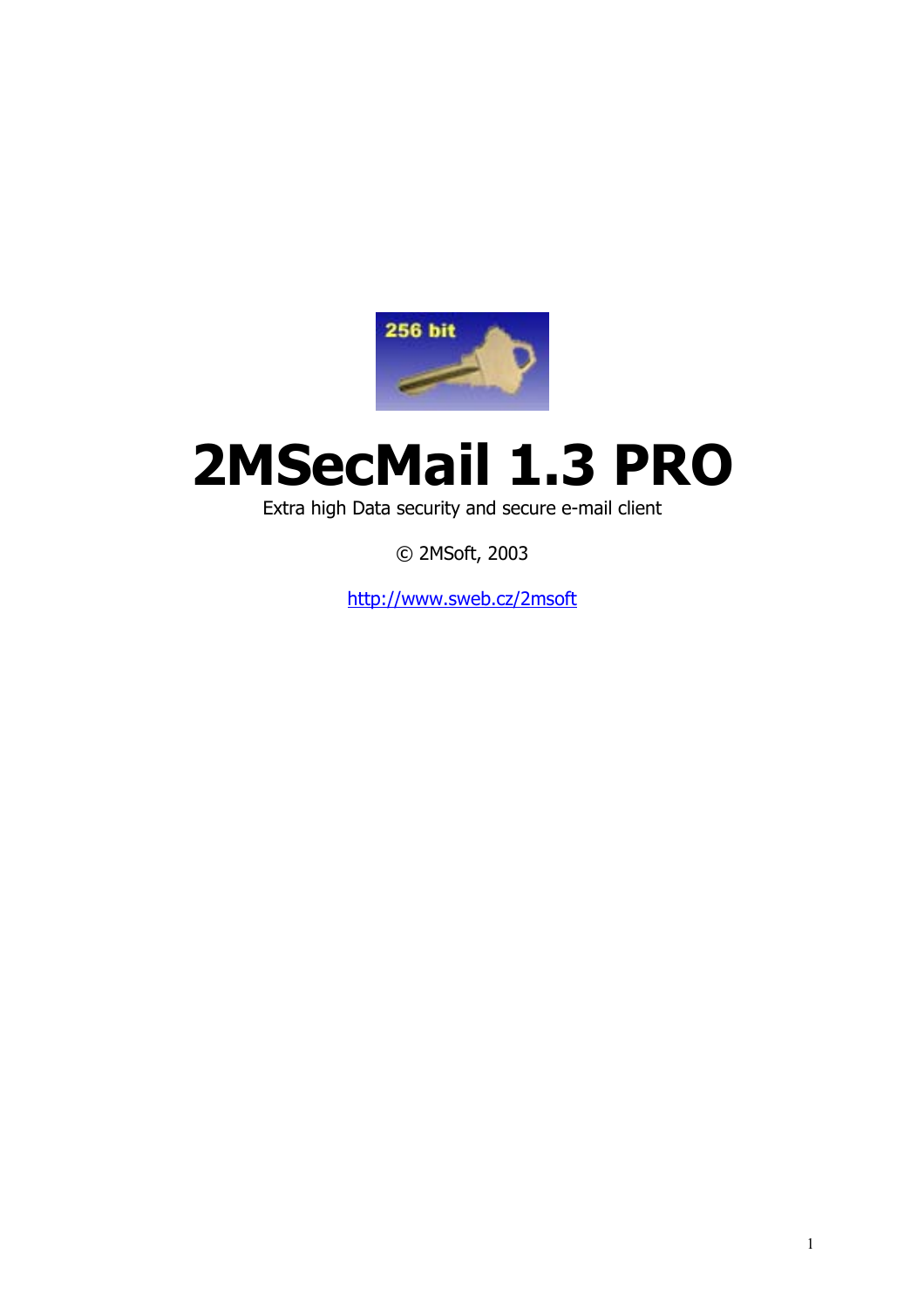# 2MSecMail 1.3 – data security and secure e-mail client

Product description:

This software is for creating **extra-high secure** messages with attachments. All items are compressed and separately encrypted by 256-bit strongest symmetric ciphering methods and algorithms. Result is one  $*$  2ms file which can be send via e-mail to appropriate recipients even sending "Fingerprints" of each document to their "Fingerprint" e-mail address. "Fingerprint" address should be different than normal receive address.

This software uses also own Digital ID technology, for signing whole message. 2MSecMail is the world first software which allows include photo to the Digital signature !

One of extra advantage of this software is using quite smart principles for handling with passwords. This will be described later in this manual. Each group of users can use Groups for their communication. Messages created in one Group cannot be opened in second Group although they use same password.

All files with extension **\*.2ms** can be automatically opened with the 2MsecMail application.

2MsecMail create 2ms files which are send via e-mail as attachment. After receiving such e-mail you simply click on the attachment and 2MsecMail automatically will start and require password. 2MsecMail can work directly together with SMTP server or collaborate with Microsoft MAPI.

#### **Minimum system requirements**

IBM PC compatible computer CPU Intel Pentium 233 High color (16-bit color depth) resolution 64 MB RAM 50 MB free space on C drive OS: Microsoft Windows 98 with DCOM98 installed

#### **Recommended system**

IBM PC compatible computer CPU Intel Pentium III 600 MHz True color (32-bit color depth) resolution 128 MB RAM 200 MB free on HDD OS: Microsoft Windows 2000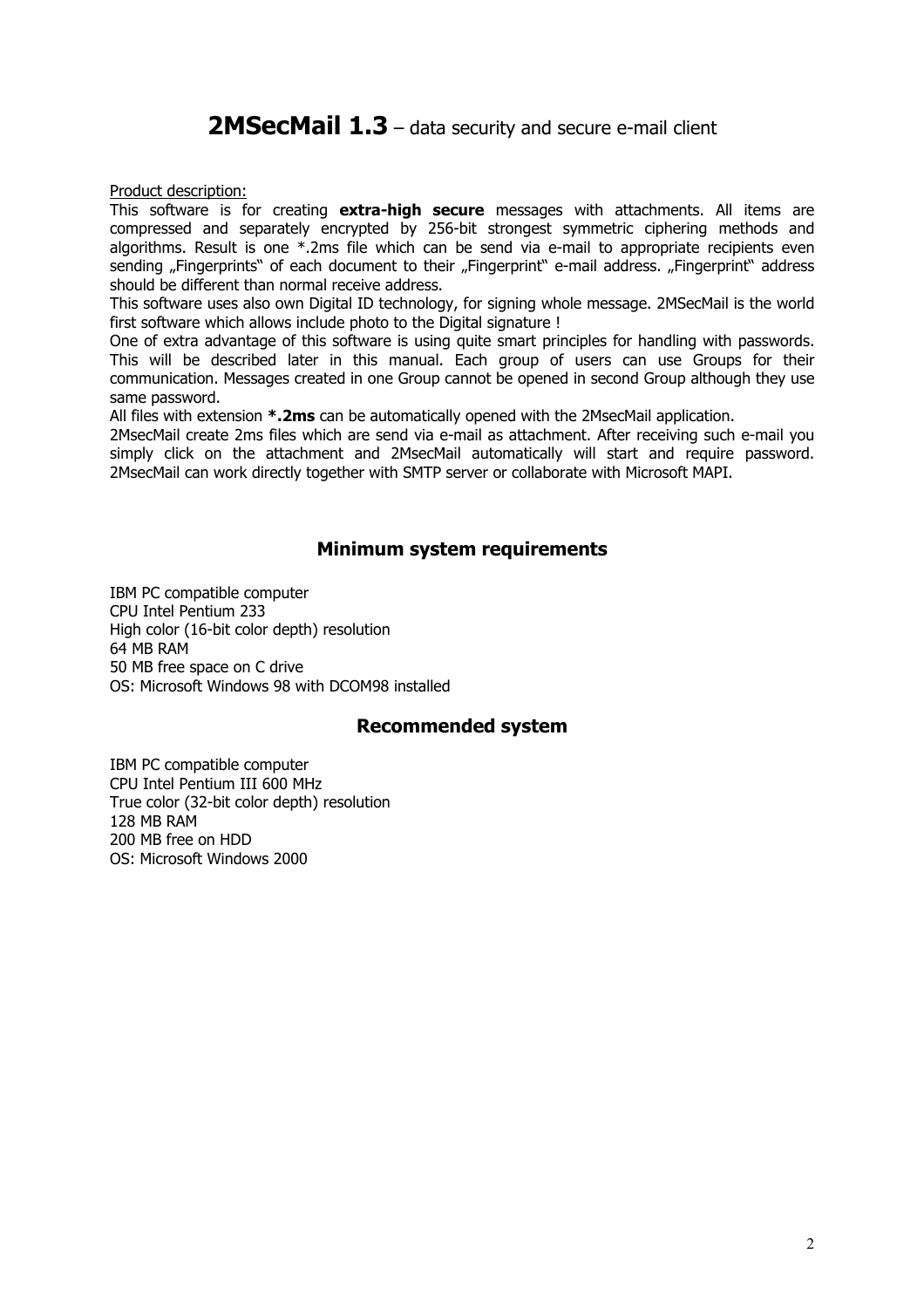## **Installation**

Distribution contains one **setup.exe** file, which must be running under Windows 9x, NT4, Me, 2000 or XP.

Installation procedure is a standard one with possibility of choose for additional packages (Administrator and Tutorial)

Administrator package contain *Digital ID creator* and *Group creator*. All this will be in Admin directory.

**Tutorial** package contain tutorial message, Digital ID and keys. All this will be in Tutorial subdirectory. In DSK\_A subdirectory are files which should be saved to diskette for tutorial purposes, like reading Key, SecKey or Digital ID ...

| 1월 2M Secure mail Retail Setup<br>$\vert x \vert$                                                                                                                                          | 12 2M Secure mail Setup<br>$\times$                                                     |
|--------------------------------------------------------------------------------------------------------------------------------------------------------------------------------------------|-----------------------------------------------------------------------------------------|
| <b>256 bit</b><br>Installation Folder<br>Select the installation folder below and click Next to continue.                                                                                  | <b>Select Program Features</b><br>Select the program features that you want to install. |
| Setup will install the software to the directory listed in the box below. To install to a<br>different directory, either type in the new path or click Browse to select another directory. | Please select the program features you want to install and click Next to continue.      |
| Install files to this location:<br>C:\2MSecMail<br>Browse                                                                                                                                  | Administrator (188 K)<br>$\nabla$ Tutorial (81 K)                                       |
|                                                                                                                                                                                            |                                                                                         |
| 21.6 MB<br>Space required on drive:<br>Space available on selected drive:<br>4329 MB                                                                                                       | Contain Digital ID Creator                                                              |
| < Back<br>Cancel<br>Next                                                                                                                                                                   | Cancel<br>< Back<br>Next                                                                |

After installation process extension \*.2ms will be automatically associated with 2MsecMail application. Also shortcut is created on the desktop.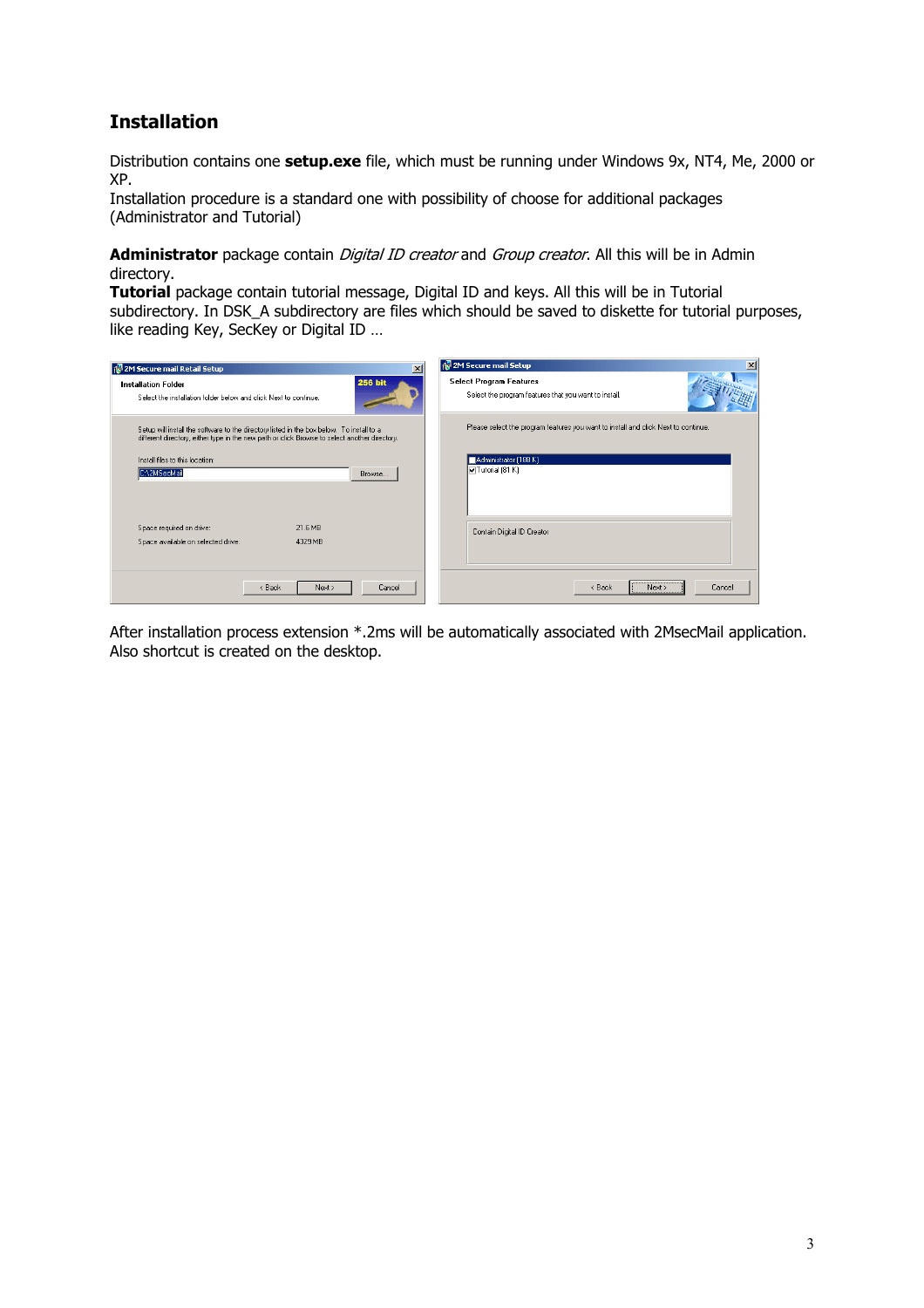#### **Main screen**

After start of the program user is required to enter access password. On base of this password is encrypted main database. Default password is "start". Never forgot the password otherwise you will be forced to reinstall software and you'll loose all contacts in Address book. The same is valid for Administrator tools like **Digital ID Creator** and **Group Manager**, but there is not possible to save the password.

| O Enter 2MSecMail Access password |      |
|-----------------------------------|------|
| <b>Jototototok</b>                |      |
| <b>▽</b> Save Password            |      |
|                                   |      |
| ΟK                                | Exit |

| $[$ /newfile/ $]$<br>2M Secure e-mail cl<br>Toolbar<br>i<br>Νğ                                                                                                           | $\Box$ D $\times$<br>Selected G<br>Infobox                      |
|--------------------------------------------------------------------------------------------------------------------------------------------------------------------------|-----------------------------------------------------------------|
| Message<br><b>Attachments</b><br>Recipients<br>Message Properties<br>Groups<br>Password field<br>×<br>п<br>Send Fing<br>E-mail Receipt<br>Subject of Message<br>Subject: | $\sim$ $-1$<br>Password management<br>Handle with<br>Digital ID |
|                                                                                                                                                                          | Show Fingerprint<br>of Messagebody                              |
| <b>Body of Message</b>                                                                                                                                                   |                                                                 |

After startup of 2MSecMail user see this screen with Toolbar and tabbed dialog control.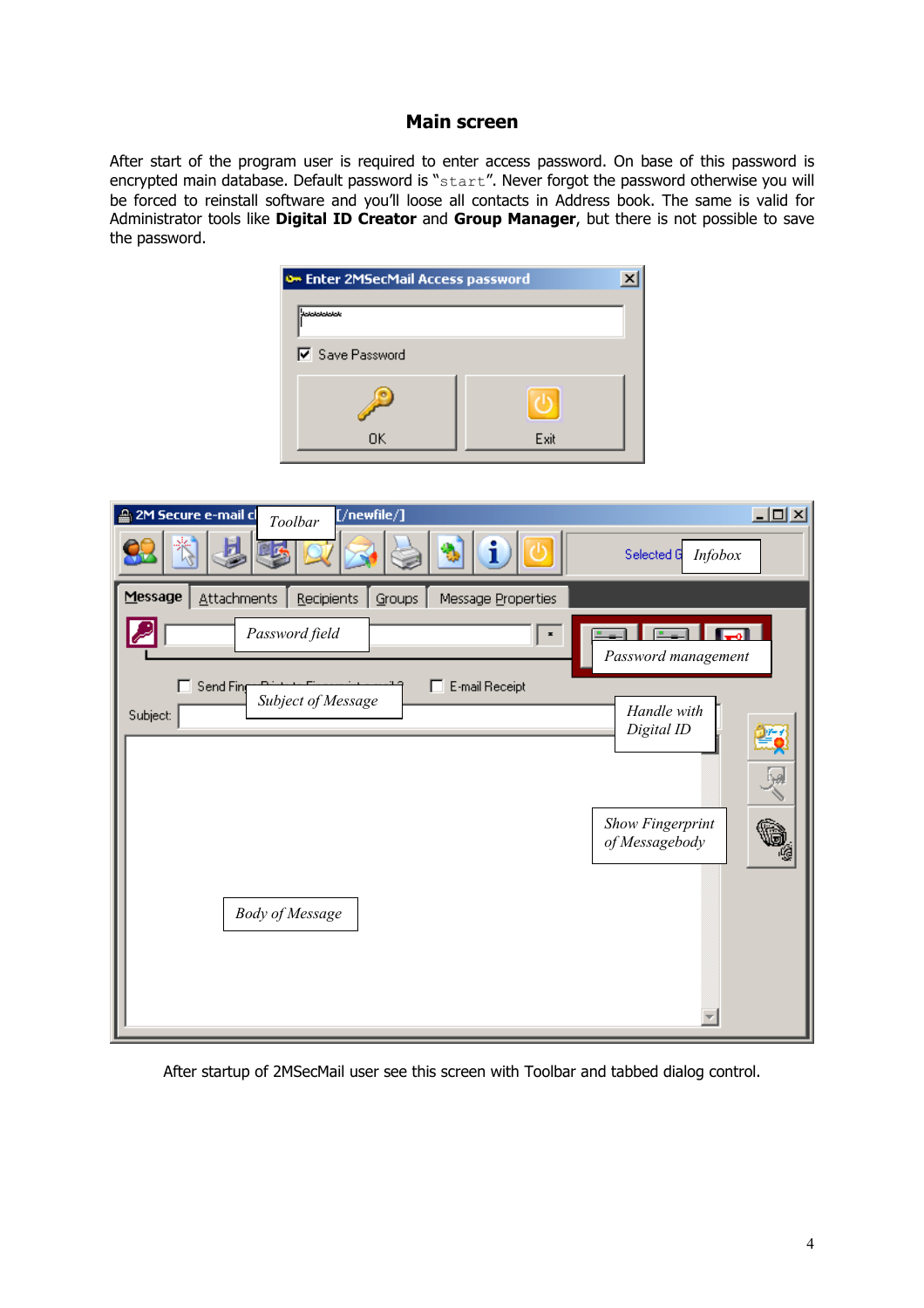| <b>Toolbar</b><br>Icon | F<br>key       | <b>Description</b>                                                                                                     |
|------------------------|----------------|------------------------------------------------------------------------------------------------------------------------|
|                        | F <sub>2</sub> | Address book, see page 6.                                                                                              |
|                        | F <sub>3</sub> | Create new empty message. This option will destroy the previous message without any<br>warning even if is not saved!!! |
|                        |                | Save the message to fixed filename and path AppDir/OutFile/2msm.2ms                                                    |
|                        |                | Export (Save As) the message to required file name and path.                                                           |
|                        | F4             | Open the *.2ms file                                                                                                    |
|                        | F <sub>6</sub> | Send message via WinSock or MAPI                                                                                       |
|                        |                | Print the message                                                                                                      |
|                        |                | Configuration of 2MSecMail                                                                                             |
|                        |                | About box                                                                                                              |
|                        | F12            | Exit the 2MSecMail                                                                                                     |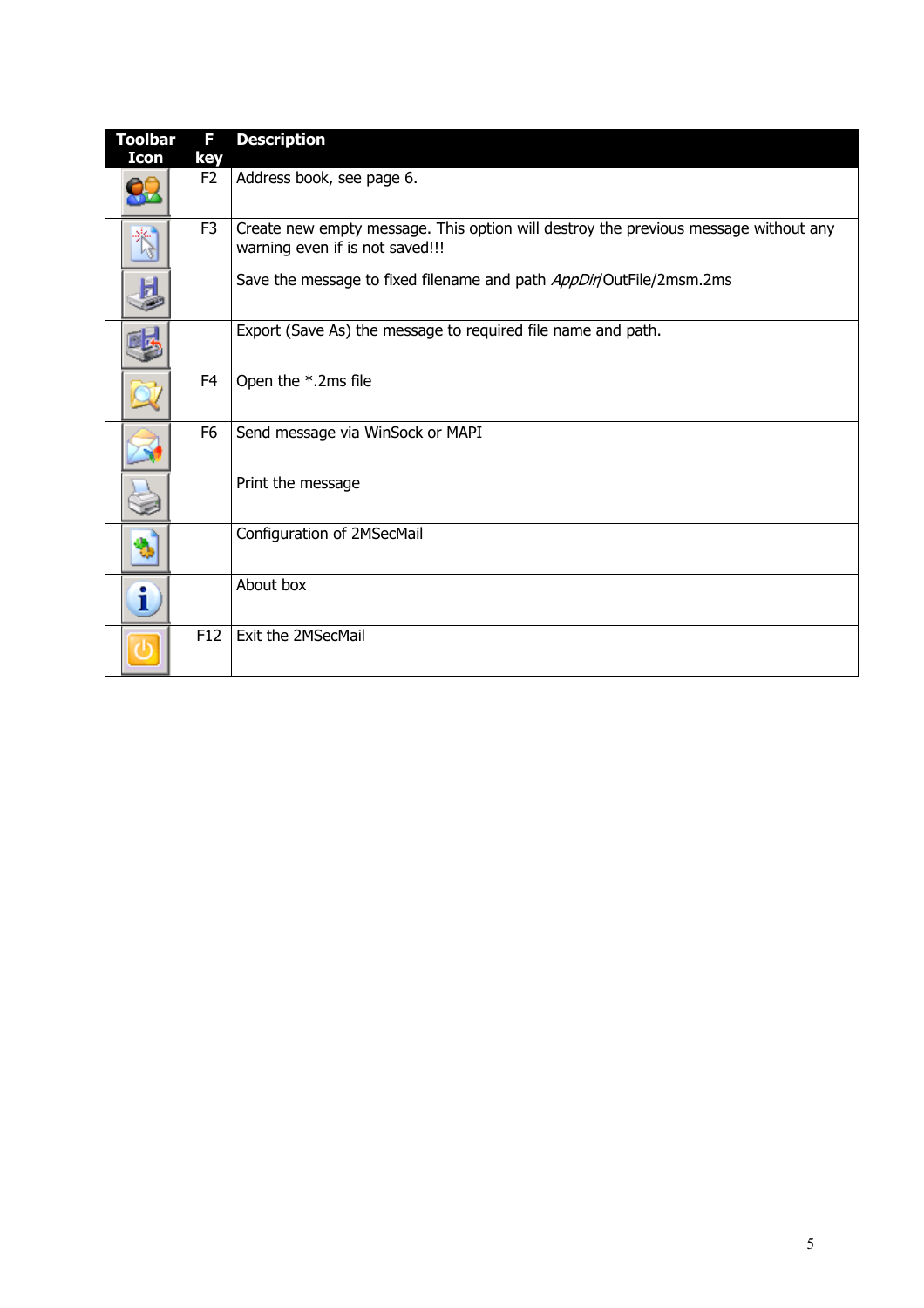### **Address book**

|              | <b>編 Addresses</b> |                    |                            |        |         |              | $\overline{\mathbf{x}}$ |
|--------------|--------------------|--------------------|----------------------------|--------|---------|--------------|-------------------------|
| Data         |                    |                    |                            |        |         |              |                         |
|              |                    | $\underline{\Box}$ |                            |        | Details |              |                         |
|              | FirstName          | LastName           | email1                     | email2 | email3  | email4       | Fingerprint             |
| ▶            | John               | Doe                | john_doe@data doe@email.co |        |         |              | john_doe@               |
|              |                    |                    |                            |        |         |              |                         |
|              |                    |                    |                            |        |         |              |                         |
|              |                    |                    |                            |        |         |              |                         |
|              |                    |                    |                            |        |         |              |                         |
|              |                    |                    |                            |        |         |              |                         |
|              |                    |                    |                            |        |         |              |                         |
|              |                    |                    |                            |        |         |              |                         |
|              |                    |                    |                            |        |         |              |                         |
|              |                    |                    |                            |        |         |              |                         |
|              |                    |                    |                            |        |         |              |                         |
|              |                    |                    |                            |        |         |              |                         |
|              |                    |                    |                            |        |         |              |                         |
|              |                    |                    |                            |        |         |              |                         |
|              |                    |                    |                            |        |         |              |                         |
|              |                    |                    |                            |        |         |              | $\blacktriangleright$   |
| $\mathbf{H}$ | ◀ Contacts         | $\overline{H}$     | 卷                          |        |         | $\triangleq$ | 7Ŋ                      |
|              |                    |                    | Add new                    | Delete |         | $Update$     | Egit                    |
|              |                    |                    |                            |        |         |              |                         |

Address book, where user can add new one, Delete or update contacts.

| <b>論 Addresses</b> |                           |                      |                |        | $\vert x \vert$ |
|--------------------|---------------------------|----------------------|----------------|--------|-----------------|
| Data               |                           |                      |                |        |                 |
|                    | List                      |                      | <b>Details</b> |        |                 |
|                    |                           |                      |                |        |                 |
| First name:        | John                      |                      |                |        |                 |
| Last name:         | Doe                       |                      |                |        |                 |
| Company:           | Data Security Ltd.        |                      |                |        |                 |
| e-mail 1:          | john_doe@datasecurity.com |                      |                |        |                 |
|                    | jdoe@email.com            |                      |                |        |                 |
|                    |                           | FingerPrint e-mail:  |                |        |                 |
| e-mail 4:          |                           | john_doe@hotmail.com |                |        | copy e-mail 1   |
|                    |                           |                      |                |        |                 |
| <b>Street:</b>     |                           |                      |                |        |                 |
| City:              |                           |                      |                |        |                 |
| ZIP:               |                           |                      |                |        |                 |
| Tel.:              |                           |                      |                |        |                 |
| GSM:               |                           |                      |                |        |                 |
|                    |                           |                      | Note field     |        |                 |
| PASSWORD:          |                           |                      |                |        |                 |
|                    |                           |                      |                |        |                 |
| Contacts           | ▶│▶∣                      | эķ.                  |                |        |                 |
|                    |                           | Add new              | $D$ elete      | Update | Exit            |
|                    |                           |                      |                |        |                 |

**Fingerprint e-mail:** address to which 2MSecMail will send file with Fingerprint information about Message and all attached documents.

\*) Fingerprint is unique hexadecimal key generated on base of special algorithm (SHA-1, MD5, SHA-256) from the source (text, File) and is unique for the exact text or file, that means that two same keys can not exist for different files or text even one byte has been changed.

#### **PASSWORD:**

Here user can have notice about used password with communication with this people.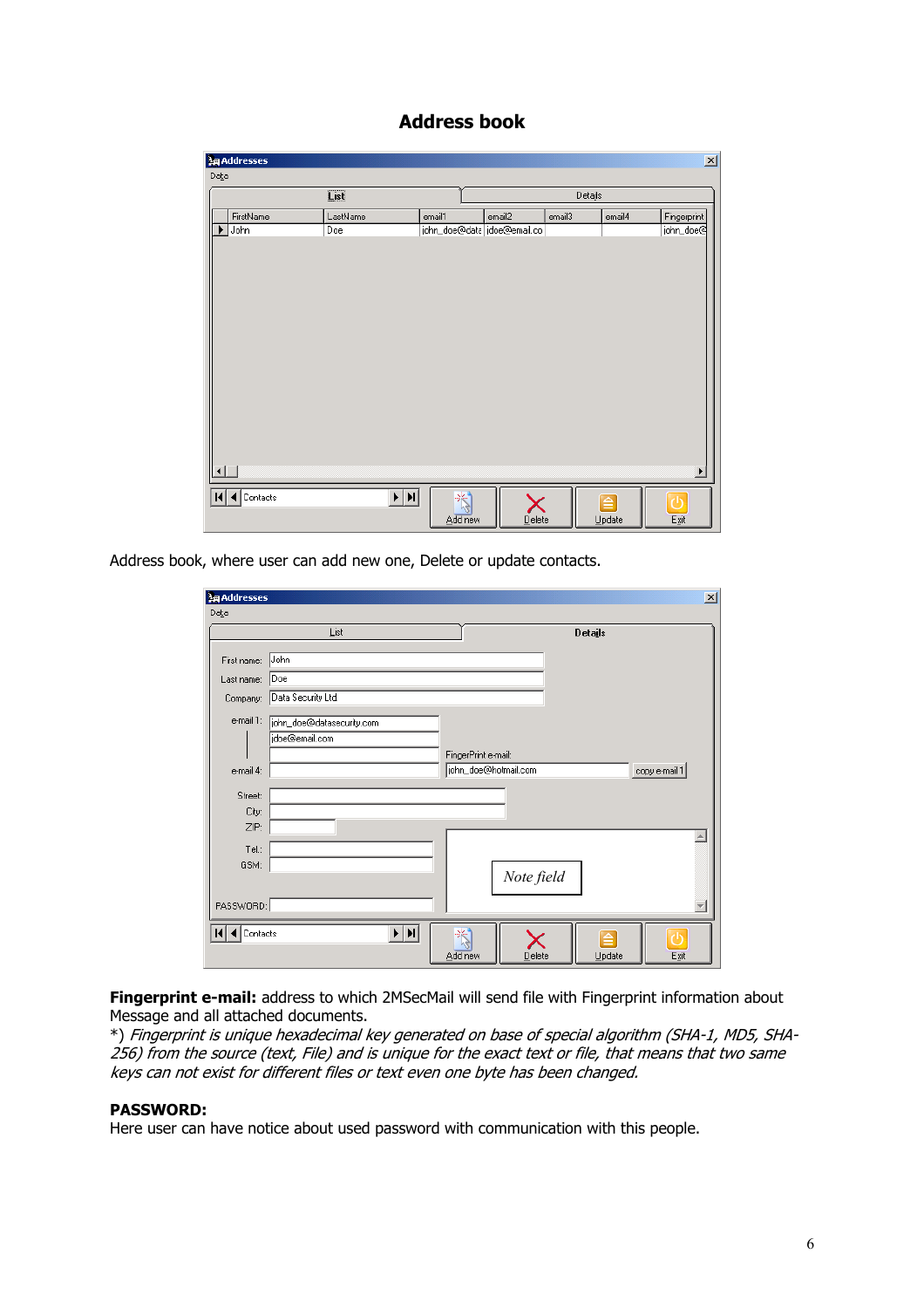Menu "Data":

|      | <b>词 Addresses</b>              |          |
|------|---------------------------------|----------|
| Data |                                 |          |
|      | Import from MS-Outlook contacts |          |
|      | Find                            | Ctrl+F   |
|      | FirstName                       | LastName |
|      | ohn                             | Doe      |

**Import from MS-Outlook contacts**: this menu option offers you import contact database from Microsoft Outlook database to 2MSecMail Address book.

**Find**:

| <b>E</b> Search in Addressbook                                                                   |                              |        |  |
|--------------------------------------------------------------------------------------------------|------------------------------|--------|--|
| Search text:                                                                                     |                              |        |  |
|                                                                                                  | Where do you want to search? |        |  |
| $\Box$ Telefon<br>C Company<br>O GSM<br>$\Box$ Last name<br><b>C</b> First name<br>$\Box$ e-mail |                              |        |  |
| <b>C</b> Street<br>○ Citv                                                                        |                              |        |  |
| C ZIP                                                                                            |                              |        |  |
| <b>C</b> Notes                                                                                   |                              |        |  |
|                                                                                                  |                              |        |  |
| Find                                                                                             | Find Next                    | Cancel |  |

Type phrase you want to search on selected database field, like Company, Phone etc…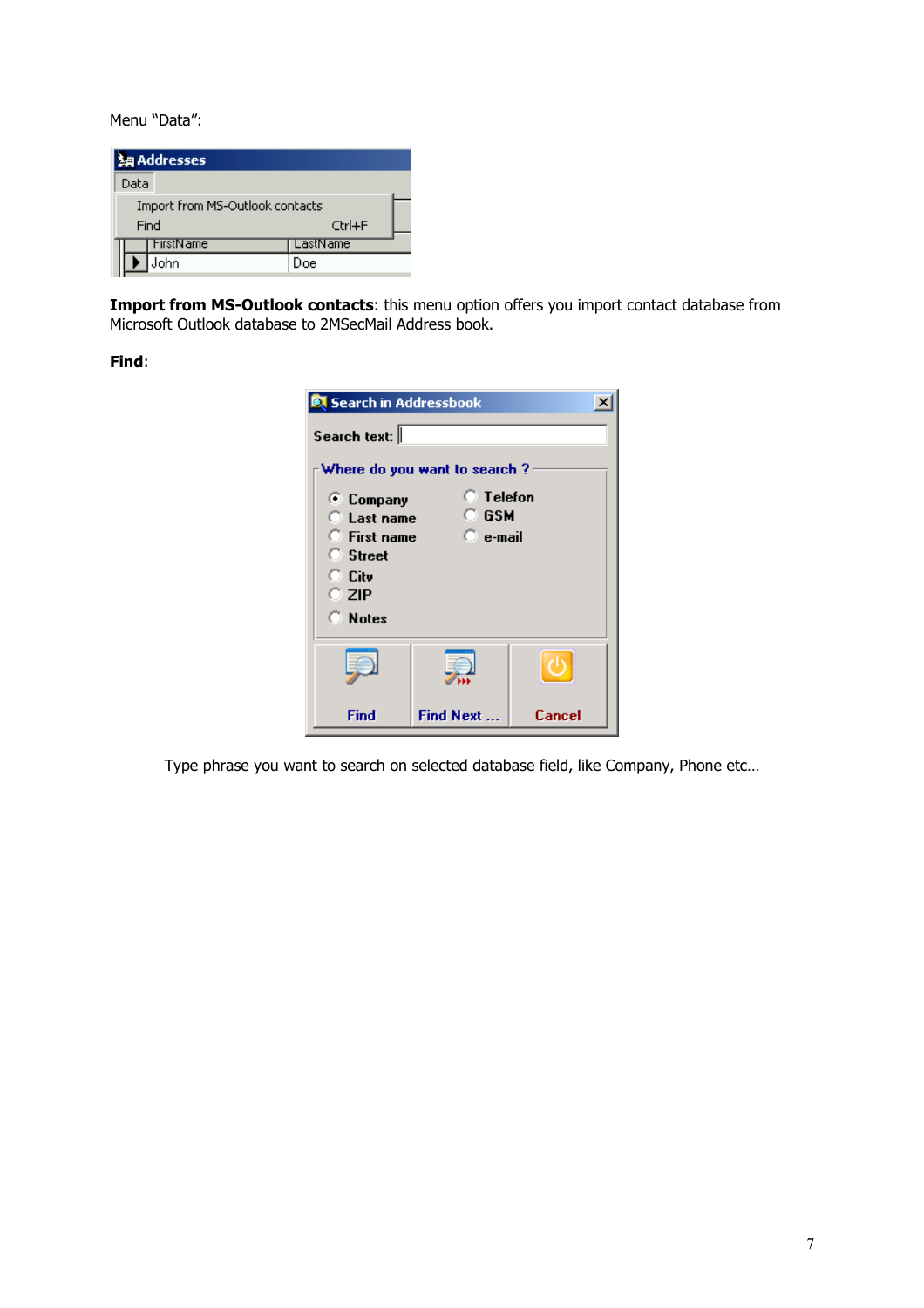| 2M Secure e-mail client 1.2 PRO [C:\2MSecMail\Tutorial\2msecmail_English.2ms]<br>$ \Box$ $\times$                                                                                                                                                                                                    |
|------------------------------------------------------------------------------------------------------------------------------------------------------------------------------------------------------------------------------------------------------------------------------------------------------|
| Message Decrypted.                                                                                                                                                                                                                                                                                   |
| Message<br>Attachments<br>Recipients<br>Groups                                                                                                                                                                                                                                                       |
| *********                                                                                                                                                                                                                                                                                            |
| E-mail Receipt<br>Send FingerPrints to Fingerprint e-mail ?                                                                                                                                                                                                                                          |
| Subject: About 2MSecMail                                                                                                                                                                                                                                                                             |
| Dear customer.                                                                                                                                                                                                                                                                                       |
| this message is in the file (you opened now) with all another documents compressed<br>and encrypted by strongest symetric encryption methods of this age.                                                                                                                                            |
| With Professional version (have to pay) you can use strongest 256-bit keys (maximum<br>for now). Evaluation (demo) version uses "only" DES standard with 56-bit keys, which<br>was till now standard for US Government usage, note: Now replaced by AES.<br>Eval version you can run 100 times only. |
| All news and upgrades are available on 2MSoft internet pages:<br>http://www.sweb.cz/2msoft                                                                                                                                                                                                           |
|                                                                                                                                                                                                                                                                                                      |
|                                                                                                                                                                                                                                                                                                      |

Screen example after opening Tutorial file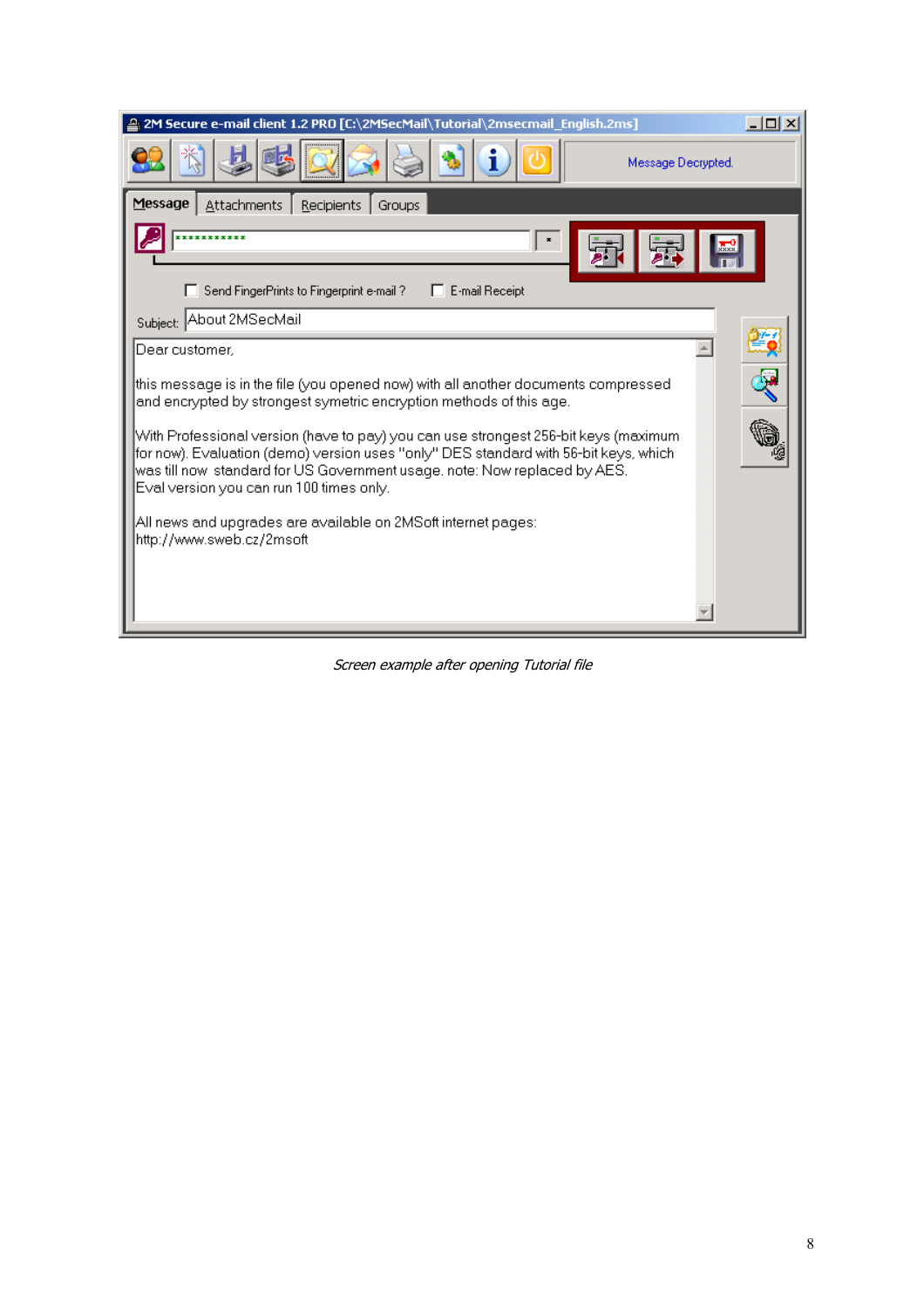| Typed password will be saved to floppy drive, respectively to drive specified in<br>Configuration                                                                                                                                                                                                                                                                                                                                         |
|-------------------------------------------------------------------------------------------------------------------------------------------------------------------------------------------------------------------------------------------------------------------------------------------------------------------------------------------------------------------------------------------------------------------------------------------|
| Load key (password) from drive. User will never see the password. After importing the<br>key (password), password field will be invisible.                                                                                                                                                                                                                                                                                                |
| SecKey - Security key<br>This combined password and diskette key. That means that message receiver can open<br>message only if he/she knows password and have a diskette. SecKey depend on<br>entered password.                                                                                                                                                                                                                           |
| Import your Digital ID to the message. While opening the Digital ID file you'll be<br>prompted for password, which encrypted DIG.ID, otherwise Digital ID can not be<br>assigned to your message. Digital ID is kind of Digital signature.                                                                                                                                                                                                |
| PASSWORD OF DIGITAL ID<br>$\vert x \vert$                                                                                                                                                                                                                                                                                                                                                                                                 |
| Type your Digital ID password:<br>ΟK<br>Cancel                                                                                                                                                                                                                                                                                                                                                                                            |
| OurPassword                                                                                                                                                                                                                                                                                                                                                                                                                               |
| Example shows the Digital ID after pressing button with Magnifier.                                                                                                                                                                                                                                                                                                                                                                        |
|                                                                                                                                                                                                                                                                                                                                                                                                                                           |
| 器2MSecMail DIGITAL ID<br>$\vert x \vert$<br>Personal General<br>Publisher of Digital ID<br>Birth Date: 14.04.1973<br>First Name: Vohn<br>Last Name: Doe<br>Personal ID: 123466-8757<br>Company: Data Security Ltd.<br>Position / Dept.: IT Manager<br>Street: Fulton Street 1245<br>City: London 4<br>Post: 142 11<br>002120000<br>Phone: 2145545<br>GSM: 062122545<br>e-mail:  idoe@datasecurity.net<br>WEB: http://www.datasecurity.net |
| Shows Fingerprint of the Message body                                                                                                                                                                                                                                                                                                                                                                                                     |
| <b>Unique Fingerprint of MessageBody</b><br>$\mathbf{x}$<br>i<br>5eb7c546f607ad86b1bf506621c2230107d567b628446466c085068793319ab5<br>OK                                                                                                                                                                                                                                                                                                   |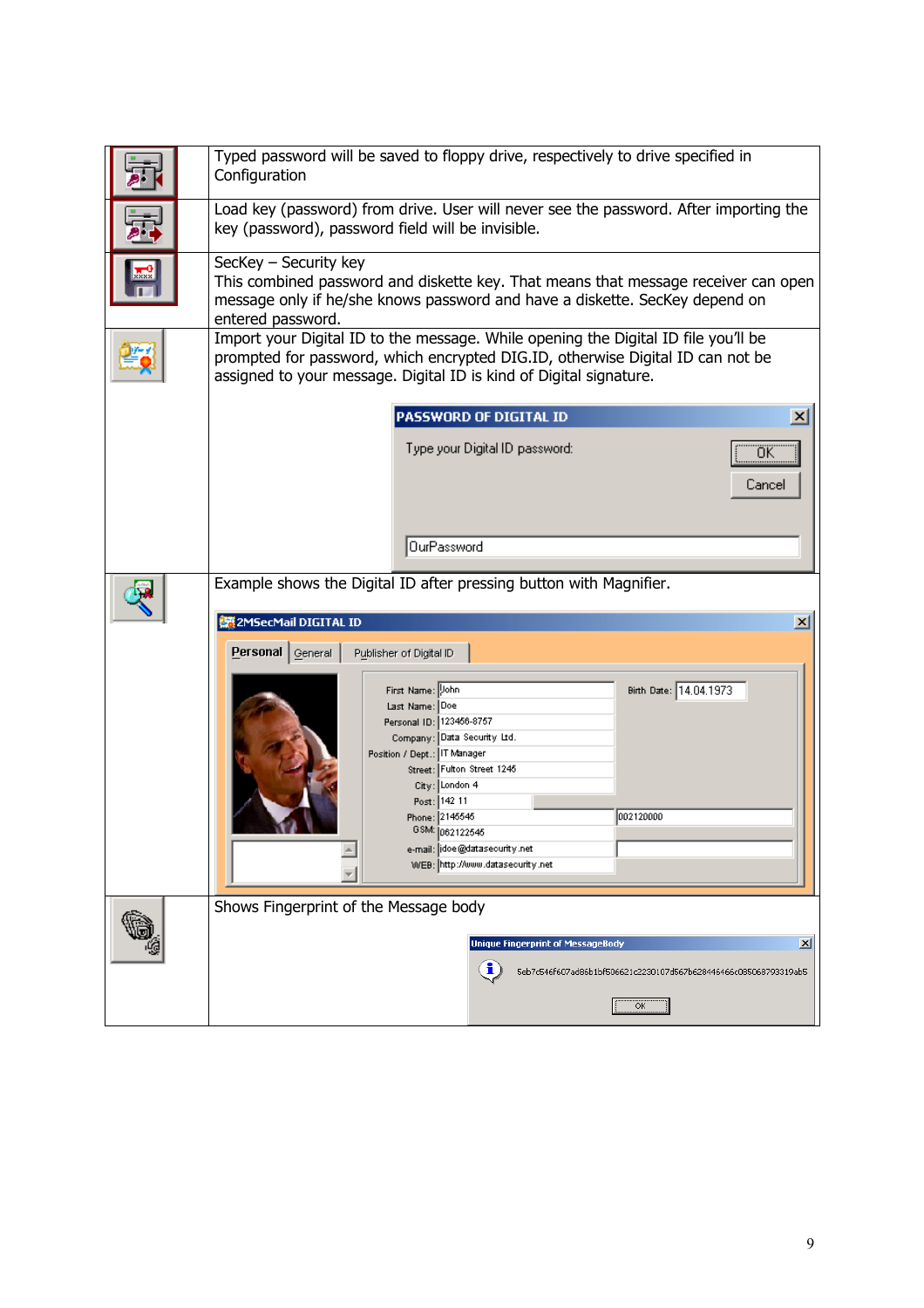## **Working with Digital ID**

Next three pictures shows how Digital ID viewer looks like.

| 接2MSecMail DIGITAL ID |                         |                                                                                                                                                                                               |           |                        | $\vert x \vert$ |
|-----------------------|-------------------------|-----------------------------------------------------------------------------------------------------------------------------------------------------------------------------------------------|-----------|------------------------|-----------------|
| Personal<br>General   | Publisher of Digital ID |                                                                                                                                                                                               |           |                        |                 |
|                       |                         | First Name: Uohn<br>Last Name: Doe<br>Personal ID: 123456-8757<br>Company: Data Security Ltd.<br>Position / Dept.: IT Manager<br>Street: Fulton Street 1245<br>City: London 4<br>Post: 142 11 |           | Birth Date: 14.04.1973 |                 |
|                       |                         | Phone: 2145545<br>GSM: 062122545                                                                                                                                                              | 002120000 |                        |                 |
|                       |                         | e-mail: idoe@datasecurity.net<br>WEB: http://www.datasecurity.net                                                                                                                             |           |                        |                 |
|                       |                         |                                                                                                                                                                                               |           |                        |                 |
|                       | <b>Notes</b>            |                                                                                                                                                                                               |           | Second email           |                 |

One of interesting feature of 2MSecMail product is possibility include photo to the Digital signature !

| ※2MSecMail DIGITAL ID                                                                   | $\mathbf{x}$ |
|-----------------------------------------------------------------------------------------|--------------|
| $ \text{General} $<br>Publisher of Digital ID<br>Personal                               |              |
| – System \/alues /f07593b934dd3c5f9e80322adc27ce5e59993b2a5a86e3cc2b86a67fa529210a/-    |              |
| $9.9.2002$ $14:38:17$<br><b>Creation Date:</b>                                          |              |
| Personal Hash:<br>312a80ed59a6e369d061c6434b9e6adbb2ea866c41c72f6bbdfddc607024f84f      |              |
| Publisher Hash:<br>359f7bcdd2da2de212f39c3867f73018474f931b8aec8b428acfbd4f7fc92ef2     |              |
| User password Hash:<br>62f80f5b9af15803dll5ec5a0051723e82ce18482e9565da5afd8bf104c88e79 |              |
| Serial Number: 13750814381742                                                           |              |
| Purpose:<br>06.09.2006<br>÷ا÷<br>Expiration date:                                       |              |
| lTest user.<br>÷ا÷<br>106.09.2002<br>Validation date:                                   |              |
| اك ق<br>Digital ID Level:                                                               |              |

General information about Digital ID:

System Values caption is followed by General Fingerprint of Digital ID. Creation Date contain Date and Time of Dig.ID creation. Personal and Publisher Hash means fingerprint of collected information. Under this is Serial number of Digital ID. Digital Level can be from 0-5 depending of importance of it. Value 0 (Highest Level) can be Issued only by 2MSoft company.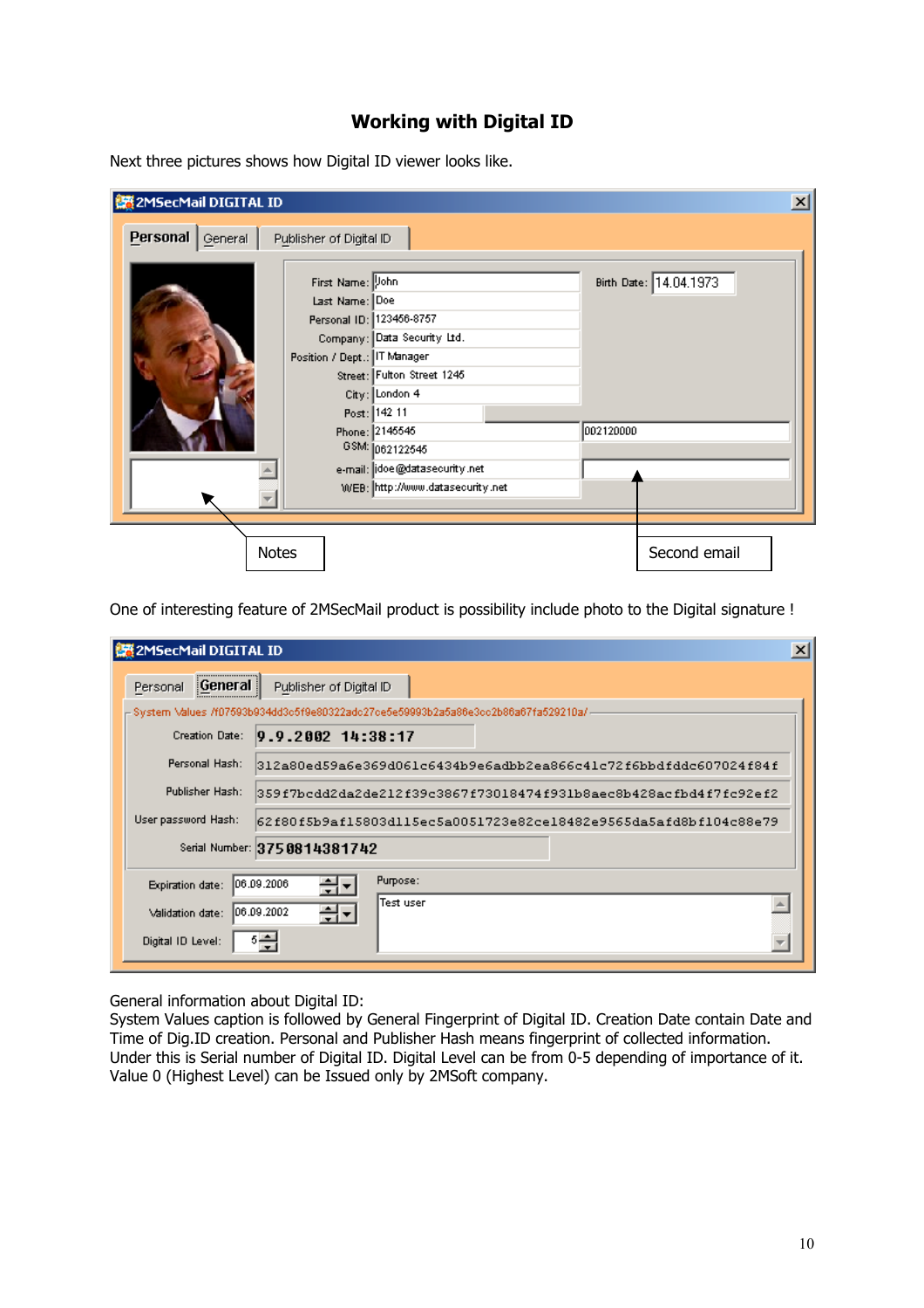| <b>護2MSecMail DIGITAL ID</b>                                                             |                                                                      |                                                                | $\vert x \vert$ |
|------------------------------------------------------------------------------------------|----------------------------------------------------------------------|----------------------------------------------------------------|-----------------|
| Personal                                                                                 | Publisher of Digital ID<br>General                                   |                                                                |                 |
| First Name:<br>Last Name:<br>Company:<br>Identification:<br>Position / Dept.:<br>Street: | Marcel<br> Speta<br> 2MSoft <br>lis<br>Horymírova 45                 | The software company. Author of 2MSecMail.                     |                 |
| City:<br>Post:<br>Phone:<br>GSM:<br>e-mail:<br>WEB:                                      | Beroun 4<br>1266 01<br>2msoft@seznam.cz<br>http://www.sweb.cz/2msoft | Publisher ID:<br>2msoft@seznam.cz<br>http://www.sweb.cz/2msoft |                 |

On right side of fields with e-mail and WEB information you'll find hyperlinks for immediate jumping to web pages or e-mail client.

**Publisher of Digital ID** – all information about issuer of Dig.ID

Publisher ID can be obtained only from 2Msoft company. That means that Publisher information has been checked and approved by 2MSoft. Publisher required this ID must go in contact with 2MSoft and send all required documents or physically visit 2MSoft office. After that Publisher will get electronic key where gets Publisher ID and Digital ID Level 0. This kind of service is charged. See 2MSoft internet pages.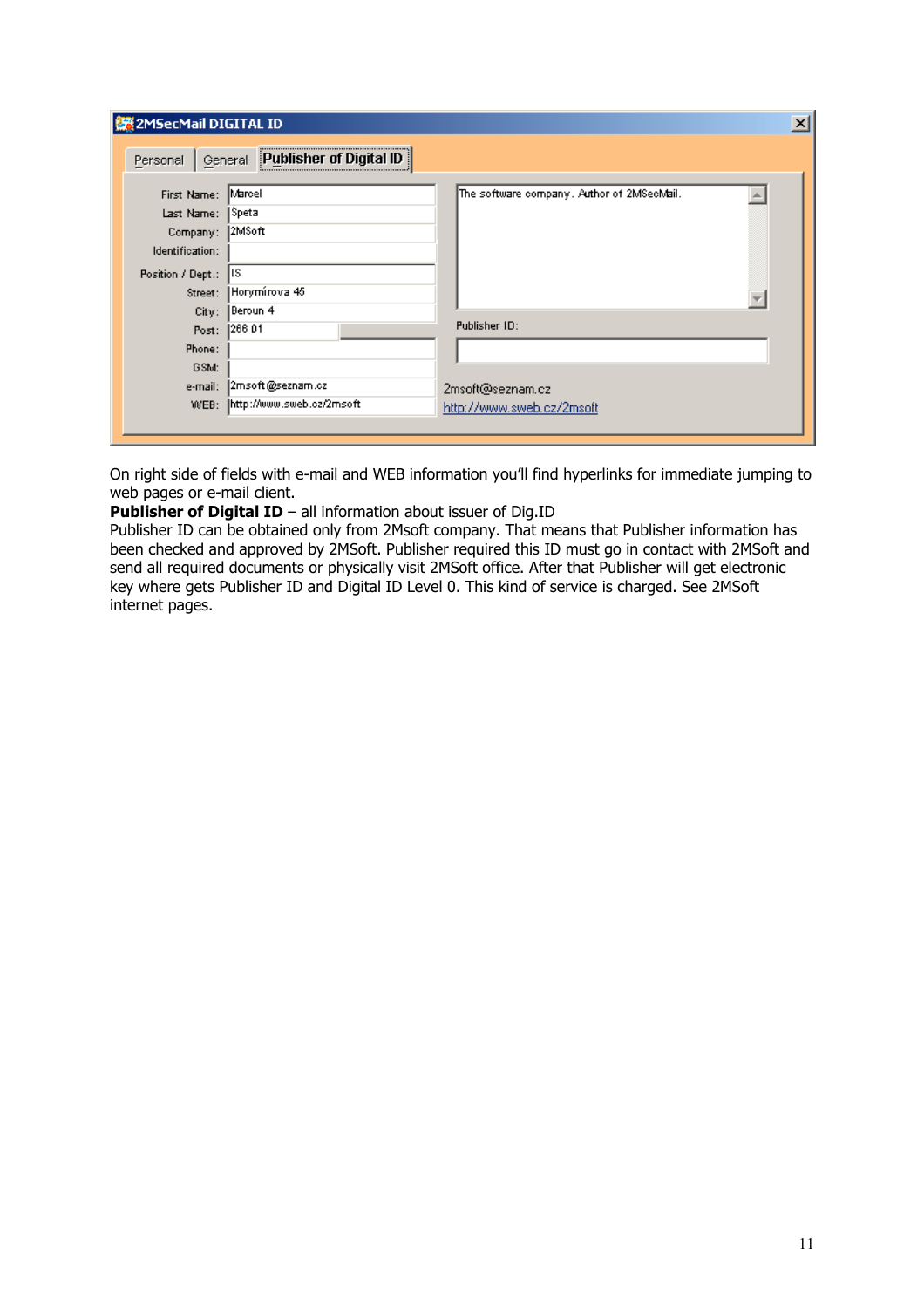## **Password entering & Group choice**

**A** Enter password key  $x$ File: C:\2MSecMail\Tutorial\2msecmail\_English.2ms  $\blacktriangle$ ID Group Description Expiration date | Fixed Password 1.1.9999  $1$  Public П ▶ 2 2MS oft - internal communication 28.7.2004 г 3 Future Games - test  $1.1.9999$ 罓  $H$  4 Groups  $\blacktriangleright$   $\blacktriangleright$   $\blacktriangleright$ \*\*\*\*\*\*\*\*\*\*\*\*  $*(F2)$ ŕ١, Cancel (ESC) **OK** SecKey from A: Password from A:

For Tutorial purposes use Public group and password "OurPassword".

**F2** key make entering of your password visible

| <b>Enter password key</b>                         |        |                                 |                  |  |                        |                       |          |  |
|---------------------------------------------------|--------|---------------------------------|------------------|--|------------------------|-----------------------|----------|--|
| File: C:\2MSecMail\Tutorial\2msecmail_English.2ms |        |                                 |                  |  |                        |                       |          |  |
| ID                                                |        | Group Description               |                  |  | <b>Expiration date</b> | <b>Fixed Password</b> |          |  |
|                                                   | Public |                                 |                  |  | 1.1.9999               |                       |          |  |
|                                                   | 21     | 2MSoft - internal communication |                  |  | 28.7.2004              |                       |          |  |
|                                                   |        | 3 Future Games - test           |                  |  | 1.1.9999               | ঢ়                    |          |  |
|                                                   |        |                                 |                  |  |                        |                       |          |  |
|                                                   |        |                                 |                  |  |                        |                       |          |  |
|                                                   |        |                                 |                  |  |                        |                       |          |  |
| $\blacksquare$ Groups                             |        |                                 |                  |  |                        |                       |          |  |
| <b>OurPassword</b>                                |        |                                 |                  |  |                        |                       | $*$ (F2) |  |
|                                                   |        | $x \times x$                    |                  |  |                        |                       |          |  |
| OΚ                                                |        | SecKey from A:                  | Password from A: |  |                        | Cancel (ESC)          |          |  |

Instead of typing the password you can also use diskette key, and import such key directly from drive you specified in Configuration. Keep in mind, that the password imported from diskette, user will never see. But is possible to encrypt the message with this same password, but user will never know the password. SecKey is working similar, but required also entering the password. This option is most secure for document exchange.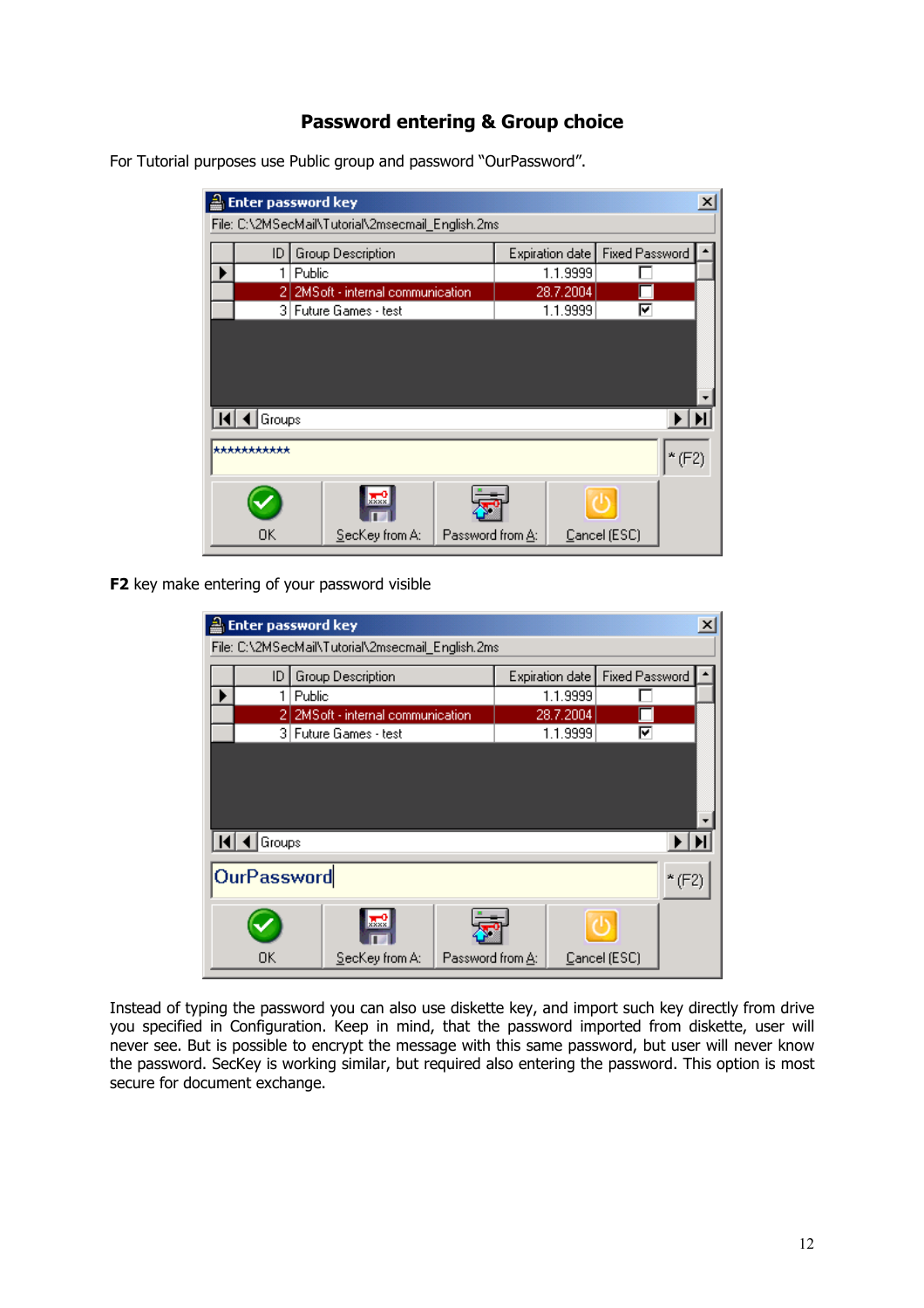# **Recipients**

| Message Decrypted.<br><b>Recipients</b><br>Attachments<br>Groups<br>Message<br>To:<br> john_doe@datasecurity.com<br>FirstName<br><-To#1<br>email3<br>LastName<br>email1<br>email2<br>john_doe@dataser doe@email.com<br>John<br>$\blacktriangleright$ Doe<br>$\leftarrow$ To #2<br>$\leftarrow$ To #3<br><-To#4<br>$\leftarrow$ ?<br>>> Remove<br>Cc:<br>jdoe@email.com<br>$\leftarrow$ Co #1<br>$\xi$ -Co#2<br>$\leftarrow$ Co #3<br>$\leftarrow$ Co #4<br>$\leftarrow$ ?<br>-> Remove<br>Bcc:<br><-Bec #1<br><-Bcc #2<br><-Boo#3<br><-Boo#4<br>$\blacktriangleright$<br>$\left  \cdot \right $<br>$\leftarrow$ ?<br>$\overline{\mathbf{H}}$<br>◀ Addresses<br>-> Remove<br>КI | [2M Secure e-mail client 1.2 PRO [C:\2MSecMail\Tutorial\2msecmail_English.2ms] |  |  | $\Box$ D $\Box$ |
|--------------------------------------------------------------------------------------------------------------------------------------------------------------------------------------------------------------------------------------------------------------------------------------------------------------------------------------------------------------------------------------------------------------------------------------------------------------------------------------------------------------------------------------------------------------------------------------------------------------------------------------------------------------------------------|--------------------------------------------------------------------------------|--|--|-----------------|
|                                                                                                                                                                                                                                                                                                                                                                                                                                                                                                                                                                                                                                                                                |                                                                                |  |  |                 |
|                                                                                                                                                                                                                                                                                                                                                                                                                                                                                                                                                                                                                                                                                |                                                                                |  |  |                 |
|                                                                                                                                                                                                                                                                                                                                                                                                                                                                                                                                                                                                                                                                                |                                                                                |  |  |                 |
|                                                                                                                                                                                                                                                                                                                                                                                                                                                                                                                                                                                                                                                                                |                                                                                |  |  |                 |
|                                                                                                                                                                                                                                                                                                                                                                                                                                                                                                                                                                                                                                                                                |                                                                                |  |  |                 |
|                                                                                                                                                                                                                                                                                                                                                                                                                                                                                                                                                                                                                                                                                |                                                                                |  |  |                 |
|                                                                                                                                                                                                                                                                                                                                                                                                                                                                                                                                                                                                                                                                                |                                                                                |  |  |                 |
|                                                                                                                                                                                                                                                                                                                                                                                                                                                                                                                                                                                                                                                                                |                                                                                |  |  |                 |
|                                                                                                                                                                                                                                                                                                                                                                                                                                                                                                                                                                                                                                                                                |                                                                                |  |  |                 |
|                                                                                                                                                                                                                                                                                                                                                                                                                                                                                                                                                                                                                                                                                |                                                                                |  |  |                 |
|                                                                                                                                                                                                                                                                                                                                                                                                                                                                                                                                                                                                                                                                                |                                                                                |  |  |                 |
|                                                                                                                                                                                                                                                                                                                                                                                                                                                                                                                                                                                                                                                                                |                                                                                |  |  |                 |
|                                                                                                                                                                                                                                                                                                                                                                                                                                                                                                                                                                                                                                                                                |                                                                                |  |  |                 |
|                                                                                                                                                                                                                                                                                                                                                                                                                                                                                                                                                                                                                                                                                |                                                                                |  |  |                 |
|                                                                                                                                                                                                                                                                                                                                                                                                                                                                                                                                                                                                                                                                                |                                                                                |  |  |                 |
|                                                                                                                                                                                                                                                                                                                                                                                                                                                                                                                                                                                                                                                                                |                                                                                |  |  |                 |
|                                                                                                                                                                                                                                                                                                                                                                                                                                                                                                                                                                                                                                                                                |                                                                                |  |  |                 |
|                                                                                                                                                                                                                                                                                                                                                                                                                                                                                                                                                                                                                                                                                |                                                                                |  |  |                 |
|                                                                                                                                                                                                                                                                                                                                                                                                                                                                                                                                                                                                                                                                                |                                                                                |  |  |                 |
|                                                                                                                                                                                                                                                                                                                                                                                                                                                                                                                                                                                                                                                                                |                                                                                |  |  |                 |

Left table contain all contacts from Address book. Simply select required person and click to button for assigning e-mail address to appropriate list. In Address book user can have up to 4 e-mail address per person + Fingerprint e-mail. That's why exists buttons with **<-To #**1 – 4.

Button with **<-?** Means that user can enter whatever wants. Remove button delete selected address from the list.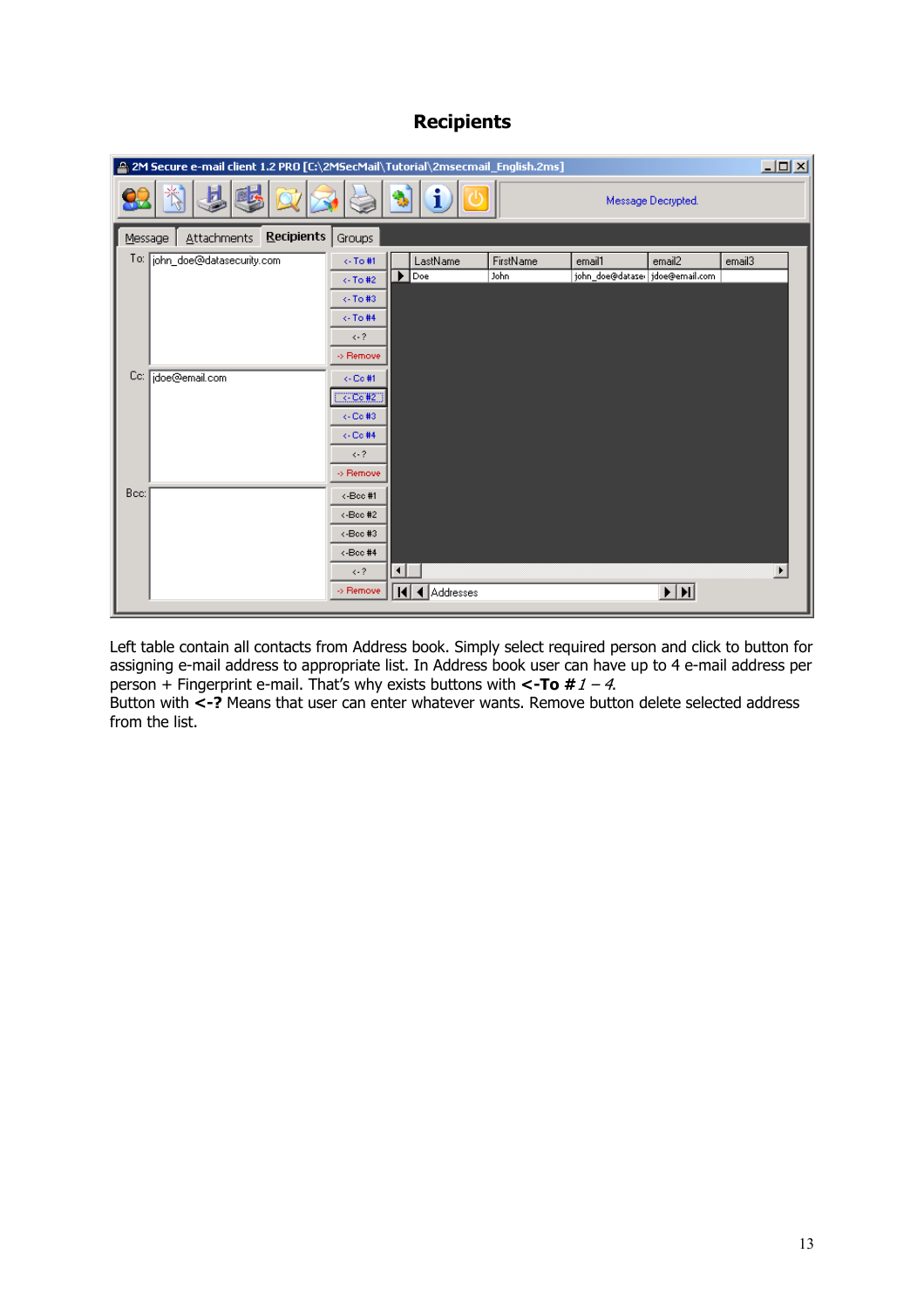## **Attachments**

| $\Box$ D $\Box$<br>24 2M Secure e-mail client 1.2 PRO [C:\2MSecMail\Tutorial\2msecmail_English.2ms] |                             |                         |                                                                                            |  |  |  |  |
|-----------------------------------------------------------------------------------------------------|-----------------------------|-------------------------|--------------------------------------------------------------------------------------------|--|--|--|--|
|                                                                                                     |                             |                         | Message Decrypted.                                                                         |  |  |  |  |
| Attachments   Recipients   Groups<br>Message                                                        | Message Properties          |                         |                                                                                            |  |  |  |  |
| COCDEDF6B6D6A1D79A7AD4B6B84BCD71C19ACE41                                                            |                             |                         |                                                                                            |  |  |  |  |
| 2MDID.2ID                                                                                           |                             | Finger Prints Hash code |                                                                                            |  |  |  |  |
| Komentář.txt                                                                                        | Add file<br>X > Remove file |                         | FingerPrint of Messagebody: Seb7c546f607ad86blbf506621c2230107d567b628446466c085068793319a |  |  |  |  |
| <b>MPROPT.TMP</b>                                                                                   |                             |                         | 2MDID.2ID A8F888E61439FC3EF6F05E5DC6365676109E71C1                                         |  |  |  |  |
| <b>MSG.FILE.TMP</b>                                                                                 |                             |                         | Komentář.txt CF7788D6B1763C4F61A7516528EB46B32501DDE4                                      |  |  |  |  |
| PSWD.bd                                                                                             |                             |                         | MPROPT. TMP D3044A8EB4E02D1C345A1BE40D1ED7C9EA63437B                                       |  |  |  |  |
| <b>SUBJ.FILE.TMP</b>                                                                                |                             |                         | MSG. FILE. TMP 17A286A76910064669FAE51493F7950F89896C3A                                    |  |  |  |  |
| Tabulka.xls                                                                                         | $\bigcirc$ Open file        |                         | PSWD.txt 767887B829D09C32AF7D706AAD6874873CBA10BC                                          |  |  |  |  |
| volvo_offroad.jpg                                                                                   |                             |                         | SUBJ.FILE.TMP 26228F6BB1BB686A5AD408DAED3908706962E64F                                     |  |  |  |  |
|                                                                                                     | Save file as                |                         | Tabulka.xls 798E8F1891EF21A00937C1F74AC59B1FA2E3B9B4                                       |  |  |  |  |
|                                                                                                     |                             |                         | volvo offroad.jpg COCDBDF6B6D6A1D79A7AD4B6B84BCD71C19ACE41                                 |  |  |  |  |
|                                                                                                     |                             |                         |                                                                                            |  |  |  |  |
|                                                                                                     | g.                          |                         |                                                                                            |  |  |  |  |
|                                                                                                     | Save Fingerprint file       |                         |                                                                                            |  |  |  |  |
|                                                                                                     |                             |                         |                                                                                            |  |  |  |  |
|                                                                                                     | Open Fingerprint file       |                         |                                                                                            |  |  |  |  |
|                                                                                                     |                             |                         |                                                                                            |  |  |  |  |

Example screen with opened Fingerprint\*) file, which was received separately. This is for checking if the content of the message has not been changed.

#### \*) Explanation in section Address book

In this Tab user can assign attachment files by clicking on  $\mathbb{E}$  sadille button. Also if you open Windows Explorer user can use Drag & Drop technology to copy files into the message. Simply Drag and Drop on FileList control.

The file can be opened in appropriate application by  $\Box$  button or by double click in file list. "Save file as …" exports the selected file wherever user wants.



Save Fingerprint file This function generate Fingerprints of Message body and all attached files to \*.cfp file, which can be distributed. Please be aware that \*.cfp file can be opened only if correct password is typed in password field. Fingerprint file is not depending on selected Group.



This button open the \*.cfp file. Prior opening file user must type correct password for Fingerprint file. After successfully opening of the file you will be prompted

| <b>DELETE File</b> |                                                           |
|--------------------|-----------------------------------------------------------|
|                    | Delete Decrypted Fingerprint file (C:\2MSecmail\FP.TXT) ? |
|                    | Ne                                                        |

For deleting FP.TXT file. This TXT file is decrypted Fingerprint file. If you do not wish use information from this file press Enter or click Ok to delete of this file, otherwise press No. Table with unique hash codes and filenames will appear on left side of window.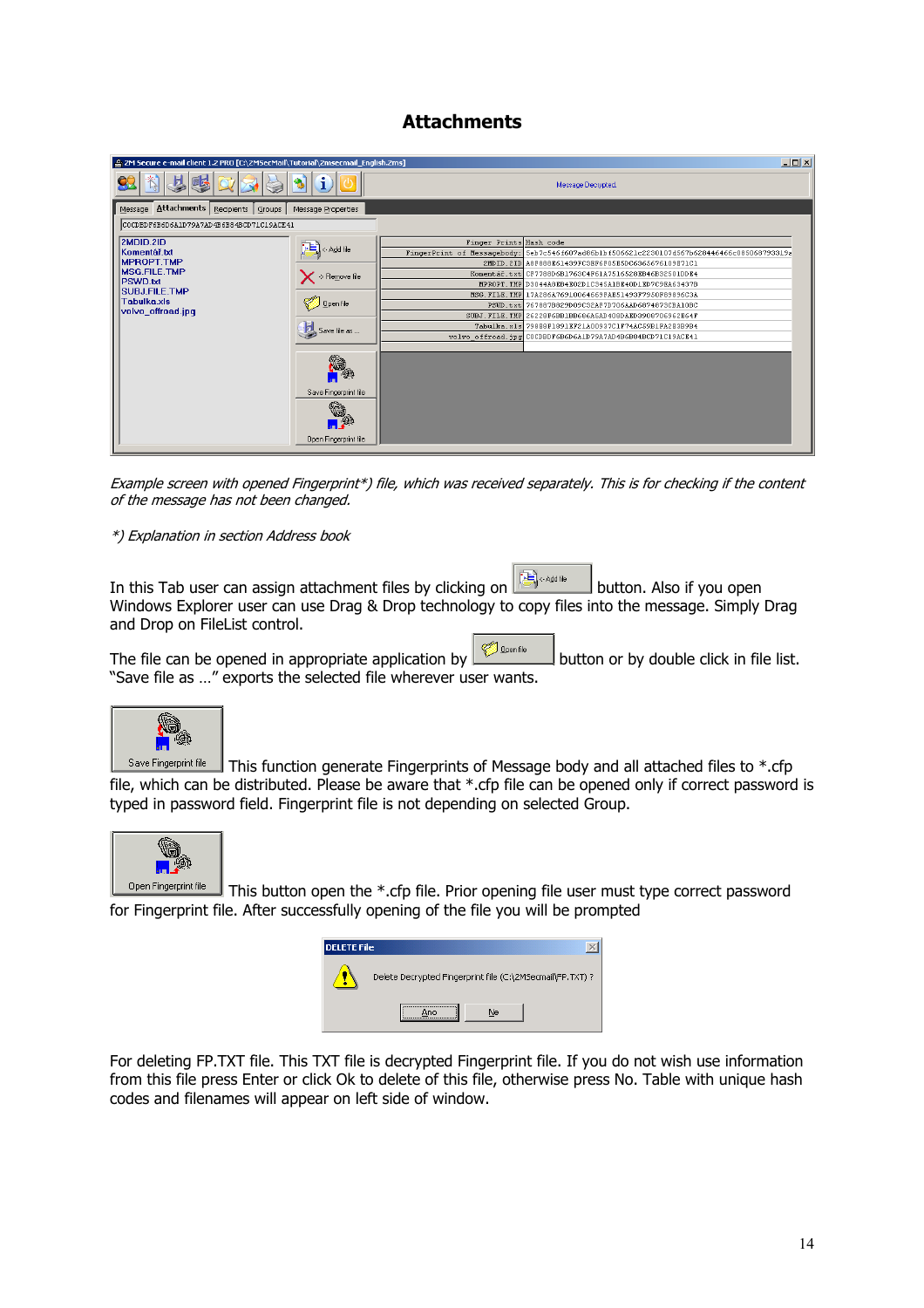#### **Group usage**

Administrator package contain utility for creating Groups, details are described later. 2MSecMail can import file with Group definition, which will be added to the list.

If user select Group other than Public, then the message (\*.2ms file) will be encrypted by little bit different method. That means that only members of Group (all of them must have imported Group definition file) can communicate to each other. No one else can open it although he/she knows the password.



\*) Note: The "Public" Group is not possible to delete

**Expiration date** – if user wanted use Group after date expired, then the system will notify user about this and will not continue until another Group is selected.

**Fixed Password** – is nice function, that Admin define Group with Fixed password, so nobody in this Group will not use any typed password. All members of this Group can free read \*.2ms files (!)

ê∔ - sort Groups by 3 categories. Group Description, Expiration date, ID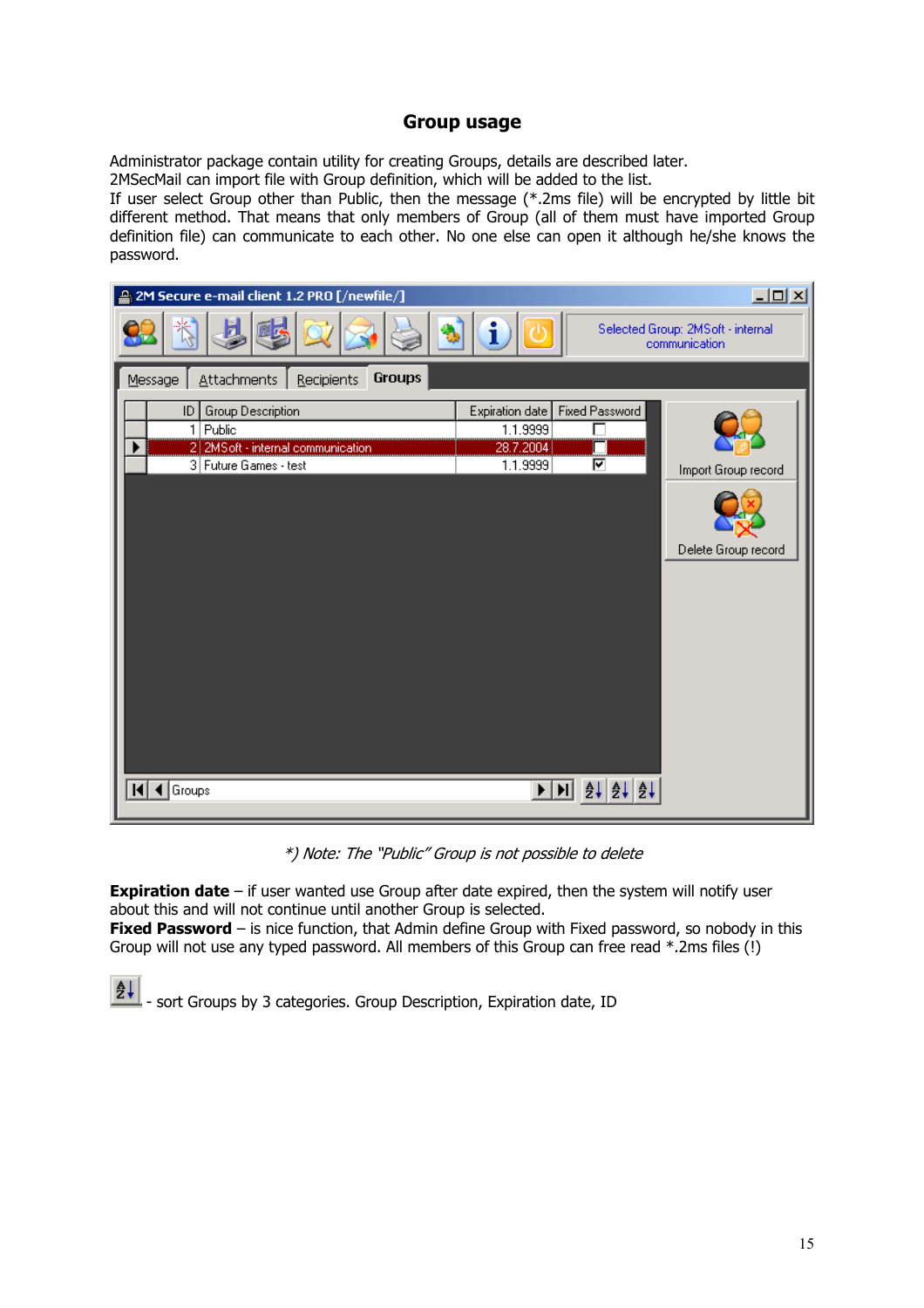|  | <b>Message properties</b> |
|--|---------------------------|
|--|---------------------------|

| 2 2M Secure e-mail client 1.2 PRO [/newfile/]                                                                        |                                                                                                                                                                                                                                                                                  |                                                                                                                                                                                                                                                                                             | <b>JOX</b>                   |  |  |
|----------------------------------------------------------------------------------------------------------------------|----------------------------------------------------------------------------------------------------------------------------------------------------------------------------------------------------------------------------------------------------------------------------------|---------------------------------------------------------------------------------------------------------------------------------------------------------------------------------------------------------------------------------------------------------------------------------------------|------------------------------|--|--|
|                                                                                                                      |                                                                                                                                                                                                                                                                                  |                                                                                                                                                                                                                                                                                             | Selected Group: Public       |  |  |
| <b>Attachments</b><br>Message                                                                                        | <b>Recipients</b><br>Groups                                                                                                                                                                                                                                                      | Message Properties                                                                                                                                                                                                                                                                          |                              |  |  |
| Message created                                                                                                      | <b>Message Expired</b>                                                                                                                                                                                                                                                           |                                                                                                                                                                                                                                                                                             |                              |  |  |
| Date: 9.9.2002                                                                                                       | září 2002<br>$\leftarrow$                                                                                                                                                                                                                                                        | ⊡<br>říjen 2002                                                                                                                                                                                                                                                                             | Selected date:<br>10.10.2002 |  |  |
| Time: 16:47:19                                                                                                       | ět<br>pá so<br>ne<br>DО<br>30 <sub>1</sub><br>$-31$<br>1<br>26<br>27<br>28<br>29<br>35<br>2<br>3<br>5<br>36<br>-6<br>8<br>4<br>7<br>12<br>13 14<br>15<br>37<br>10<br>11<br>උ<br>16<br>22<br>38<br>19<br>21<br>-17<br>18<br>-20<br>39<br>23 24 25 26 27<br>28<br>29<br>-30<br>40. | ět<br>pá.<br>SO.<br>3l<br>DO<br>ne<br>2<br>5<br>3<br>6<br>4<br>401<br>41<br>7<br>8<br>9<br>13<br>12<br>10<br>11<br>15<br>20<br>42 14<br>16<br>17<br>18<br>19<br>43<br>22<br>-21<br>27<br>23<br>24<br>25<br>26<br>3<br>28<br>29<br>44<br>-31<br>2<br>30<br>5<br>ĥ<br>45<br>4<br>8<br>9<br>10 |                              |  |  |
|                                                                                                                      | <b>D</b> Today: 9.9.2002                                                                                                                                                                                                                                                         |                                                                                                                                                                                                                                                                                             | Time: 16:47:19               |  |  |
| <b>Security options</b>                                                                                              |                                                                                                                                                                                                                                                                                  |                                                                                                                                                                                                                                                                                             |                              |  |  |
| Read Only<br>뤀<br>Number of allowed openings<br>10.<br>Message Locked<br>$[0 \cdot$ unlimited $]$<br>Selfdestruction |                                                                                                                                                                                                                                                                                  |                                                                                                                                                                                                                                                                                             |                              |  |  |
| <b>Runs</b> left<br>0                                                                                                |                                                                                                                                                                                                                                                                                  |                                                                                                                                                                                                                                                                                             |                              |  |  |
| Import Personal Digitall ID data to<br>Address book                                                                  | <b>Openin</b>                                                                                                                                                                                                                                                                    | Import Publisher Digital ID data to<br>Address book                                                                                                                                                                                                                                         |                              |  |  |

One of very interesting feature of 2MSecMail. Each file (Message) contain Date and Time of creation (saving or export). Opening file (Message) on computer with Date and Time less than Creation Date and time is NOT possible! User can define Expiration date and time. After that Date and time nobody can open the message. Expiration date can be easily chosen from Calendar.

Also Security options advanced the feature:

**Read Only** mode – means user can only see the message and open attachments. No print or export is possible. Adding files is forbidden. After checking this mode, automatically Message Locked is checked also.

**Message Locked** – means everything is possible except changing Password, Subject and body of message. Adding files is forbidden.

**Self-destruction** – means that file (Message) after Expire or abandoned Run counter will destroy the message file!

Number of allowed openings – quite clear. How many times can be message opened. Note: Keep in mind that if message is too large and Counter>0 then the opening of message will be double time longer, because first time must be message opened and decrypted, then must save new counter value and immediately save back with encryption.

**Import Personal** or **Publisher Digital ID data to Address book** – if you have already opened Digital ID file, you can import data like name, company, address and emails to your Address book. For example good function to get all data about sender of message you've received ;-)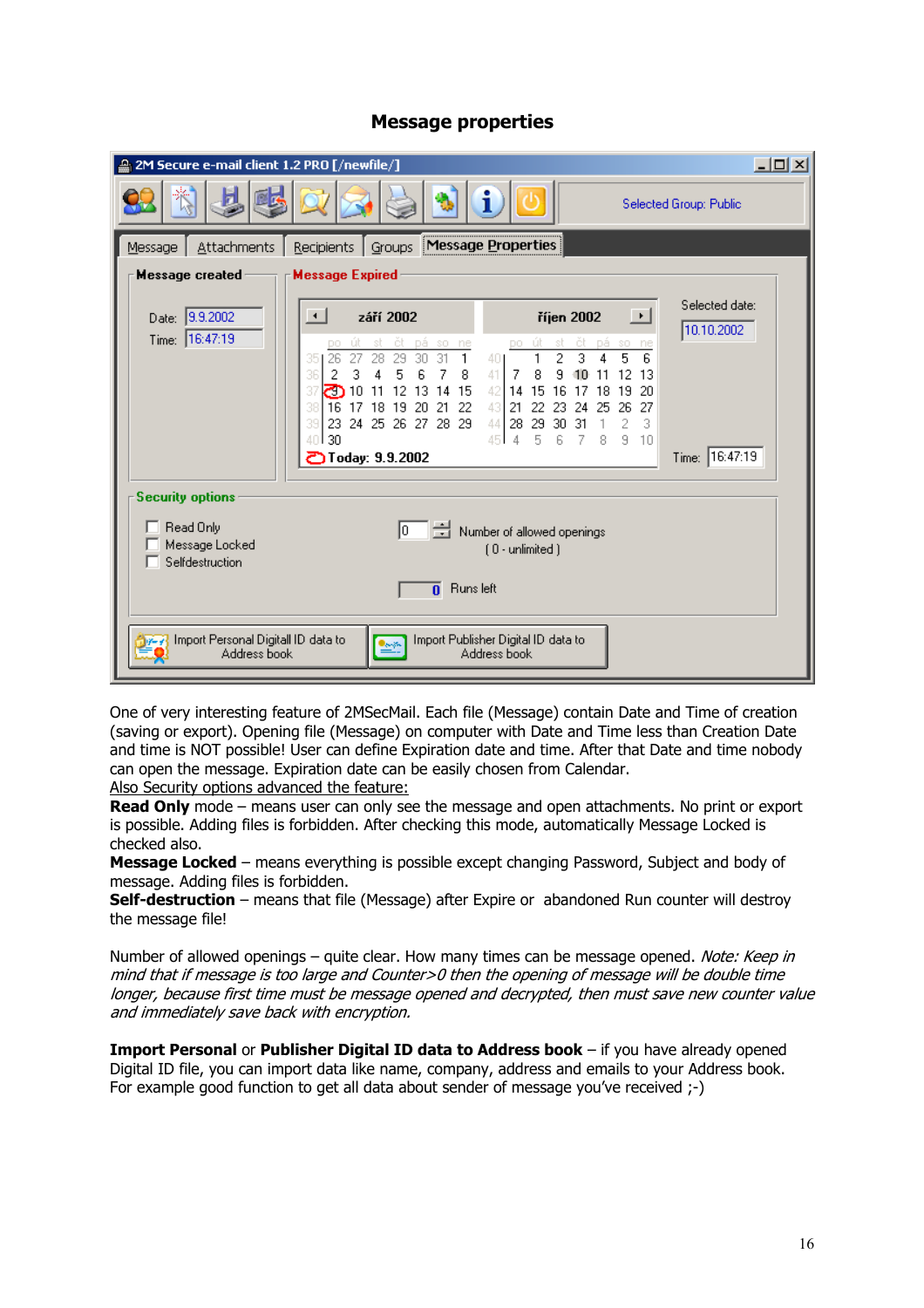## **Configuration**



First Tab offer to user config WinSock environment. First of all user should know what kind of connection can or will use.

**WinSock** – direct connection to SMTP server. Usually works only if connected to the internet via Analog or ISDN modem. While sending message user must be connected to the internet. Settings should be consulted with your Network administrator.

**MAPI** – uses standard Microsoft mail environment like MS Outlook Express, MS-Outlook. When sending, connection to the internet is not necessary.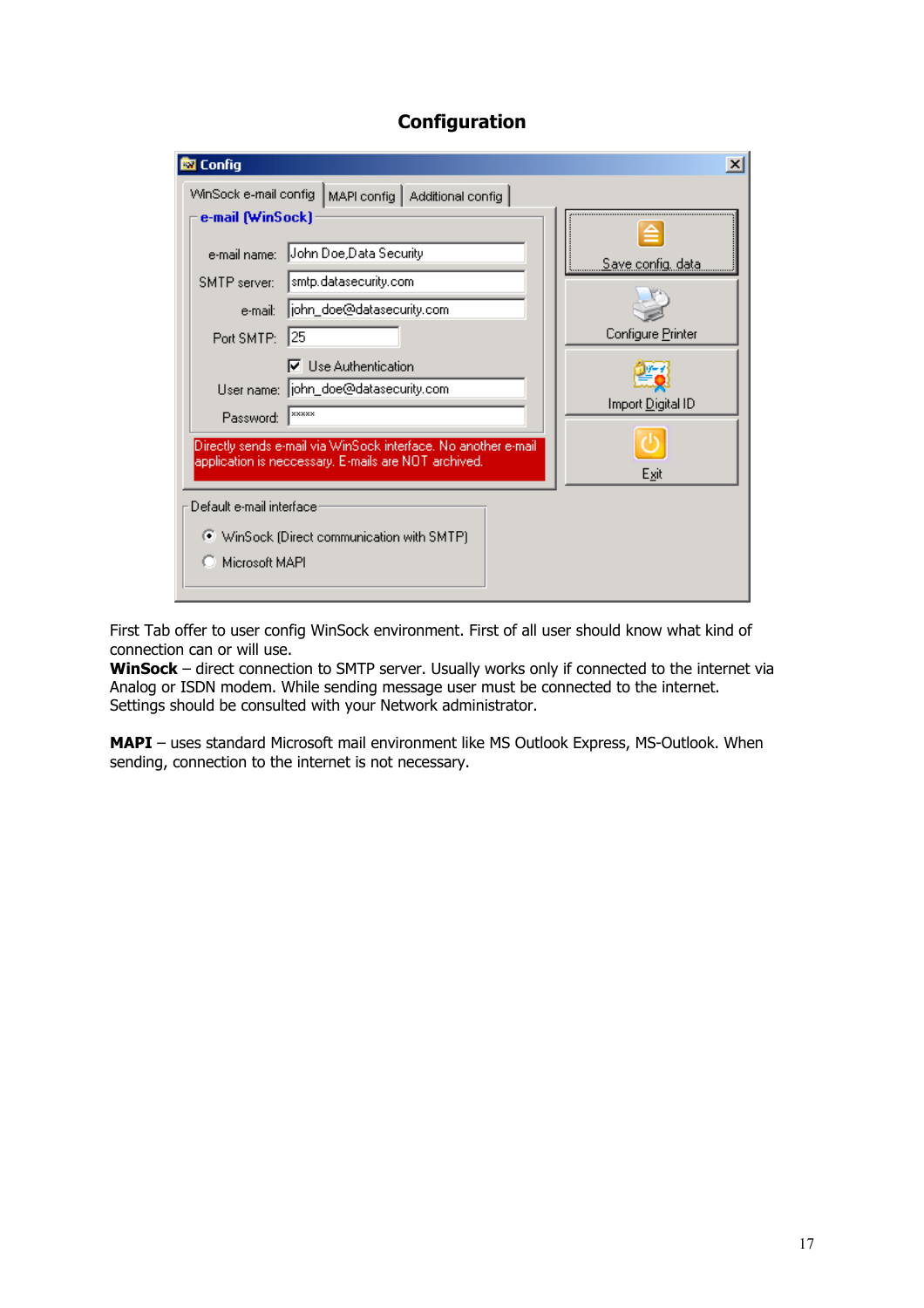| <b>M</b> Config                                                                                                                                                                   | $\vert x \vert$   |
|-----------------------------------------------------------------------------------------------------------------------------------------------------------------------------------|-------------------|
| WinSock e-mail config   MAPI config  <br>Additional config                                                                                                                        |                   |
| Use Authentication for MAPI                                                                                                                                                       | ≘                 |
| User:                                                                                                                                                                             | Save config. data |
| Password:                                                                                                                                                                         |                   |
|                                                                                                                                                                                   | Configure Printer |
|                                                                                                                                                                                   |                   |
|                                                                                                                                                                                   | Import Digital ID |
| Show message before sending in default MAPI application<br>v.<br>2MSecMail uses MAPI for sending e-mails. So your default<br>application take care about sending secured e-mails. |                   |
|                                                                                                                                                                                   | Exit              |
| Default e-mail interface                                                                                                                                                          |                   |
| ● WinSock (Direct communication with SMTP)                                                                                                                                        |                   |
| Microsoft MAPI                                                                                                                                                                    |                   |
|                                                                                                                                                                                   |                   |

Checkbox "Show message before …" – after sending message from 2MSecMail user will be prompted in MAPI default Mail application \*) for editing and sending message.

\*) In *Control panel* and *Internet Options* user can define in folder *Programs* which application is default for handling e-mails in user environment. Ask your administrator in case of some questions.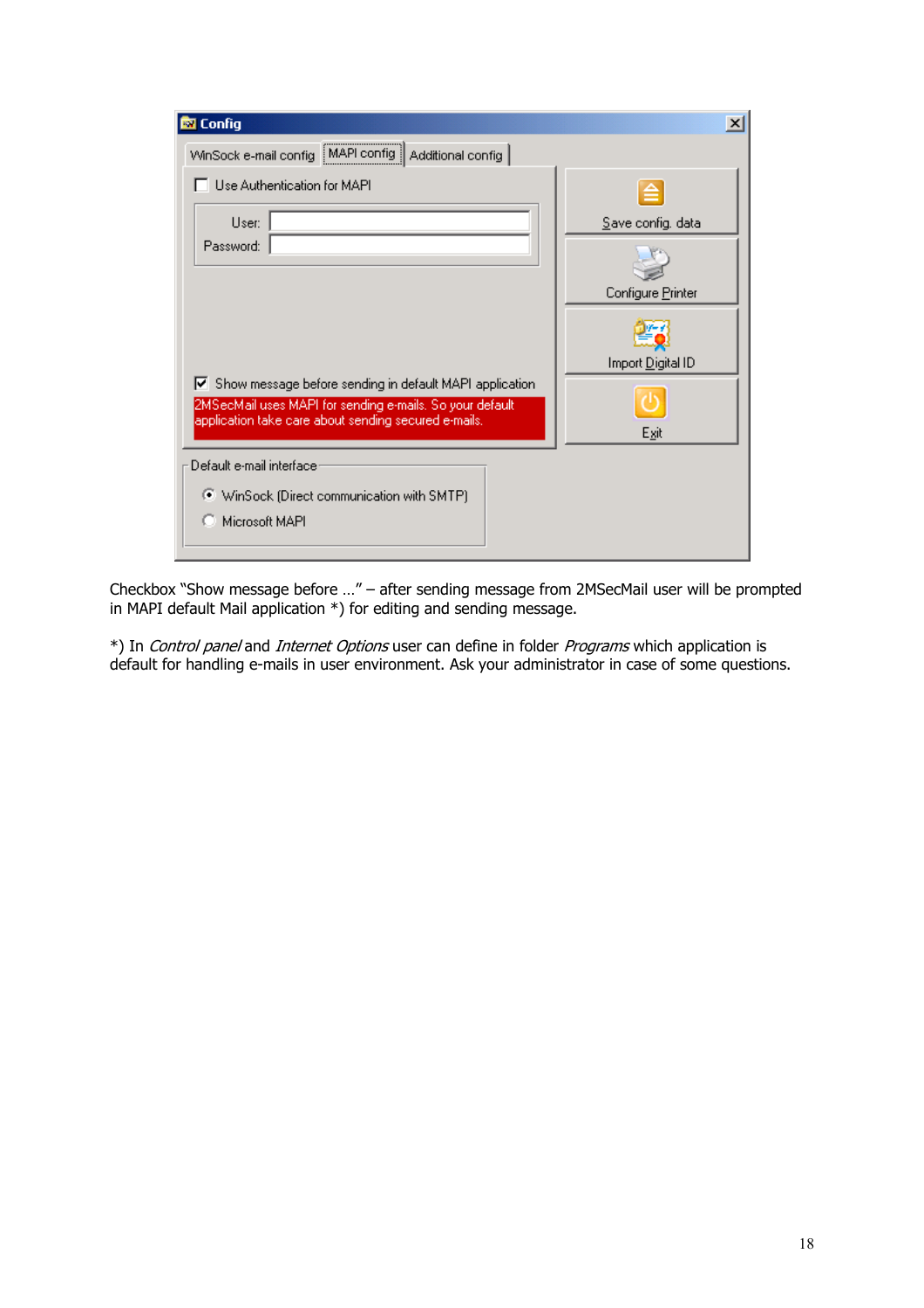| <b>x</b> Config                                     | $\vert x \vert$   |
|-----------------------------------------------------|-------------------|
| WinSock e-mail config MAPI config Additional config |                   |
| Default Diskette Drive: A: $\square$ c:             | ≙                 |
| Change password:                                    | Save config. data |
| start                                               |                   |
| Save                                                | Configure Printer |
| Wipe file                                           |                   |
| ◯ Use Wipe File method I.                           | Import Digital ID |
| ● Use Wipe File method II.<br>$\bigcirc$ None       |                   |
|                                                     | Exit              |
| Default e-mail interface                            |                   |
| WinSock (Direct communication with SMTP)            |                   |
| Microsoft MAPI<br>o                                 |                   |
|                                                     |                   |

Here user can define Diskette drive (can be also Hard drive), but keys will be saved to the root of drive.

**Change password –** after installation of 2MsecMail is as default password "start". Here user can change the password. The current password is displayed in text box. If you forget the password then doesn't exist any way how to get main database back!

**Wipe file –** this is method how destroy file which should be erased from hard drive. Method I is the slowest one, but most secure. No one can undelete temp or other file and make reconstruction. For this method is necessary to have fast computer (Pentium III 600 MHz). Method II use little bit less secure method but much faster than Method I. Recommended use at least Method I. (!). None – means that files are only deleted but not destroyed at all, so hacker can find them undelete on you PC. This method is fastest.

**Import Digital ID** – when you receive your Digital ID on the diskette or by e-mail from your Administrator, here you can import this Digital ID as your default one. Most secure solution is open Digital ID from the diskette each time you are assigning DigID to your message. If you keep diskette on safe place then nobody can make a copy and Digital ID is really yours. Administrator is having one copy as well.

Import function require password of Digital ID. Then is displayed in the Digital ID Viewer and after that saved as default – default.2id file.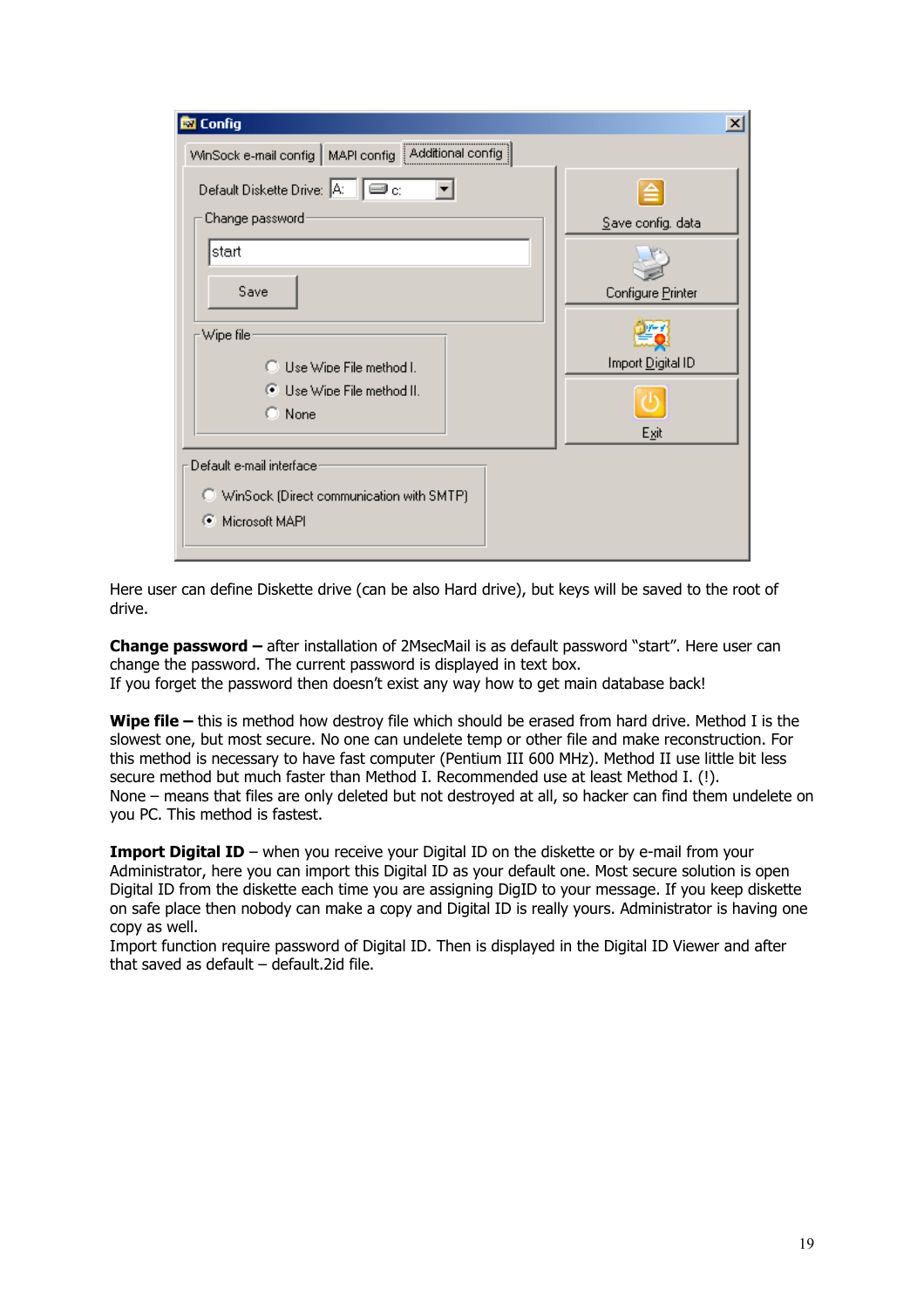|                             | Digital ID creator /2MSecMail PRO/       |                                                                                   |         |                                                                                     |  |
|-----------------------------|------------------------------------------|-----------------------------------------------------------------------------------|---------|-------------------------------------------------------------------------------------|--|
| General                     |                                          | Personal I.   Personal II.   Publisher   Password list                            | Utility |                                                                                     |  |
|                             |                                          | System Values /f07593b934dd3c5f9e80322adc27ce5e59993b2a5a86e3cc2b86a67fa529210a/- |         |                                                                                     |  |
|                             | Creation Date: 9.9.2002 14:38:17         |                                                                                   |         |                                                                                     |  |
|                             |                                          |                                                                                   |         | Personal Hash: 312a80ed59a6e369d061c6434b9e6adbb2ea866c41c72f6bbdfddc607024f84f     |  |
|                             |                                          |                                                                                   |         | Publisher Hash: 359f7bcdd2da2de212f39c3867f73018474f931b8aec8b428acfbd4f7fc92ef2    |  |
|                             |                                          |                                                                                   |         | Userpassword Hash: 62f80f5b9af15803d115ec5a0051723e82ce18482e9565da5afd8bf104c88e79 |  |
|                             | Serial Number: 375 0814381742            |                                                                                   |         |                                                                                     |  |
|                             |                                          | Purpose:                                                                          |         |                                                                                     |  |
| Expiration date: 06.09.2006 | 쉬키                                       | Test user                                                                         |         |                                                                                     |  |
| Validation date: 06.09.2002 | 쉬키                                       |                                                                                   |         |                                                                                     |  |
| Digital ID Level: 5-월       |                                          |                                                                                   |         |                                                                                     |  |
|                             | Highest Level 0 can be issued by 2MSoft. |                                                                                   |         |                                                                                     |  |
| only!                       |                                          |                                                                                   |         |                                                                                     |  |
| Reset Dig ID                |                                          |                                                                                   |         |                                                                                     |  |
|                             |                                          |                                                                                   |         |                                                                                     |  |
|                             |                                          |                                                                                   |         |                                                                                     |  |
| <b>Upen</b>                 | Save as                                  | View DIGID.                                                                       | Exit    |                                                                                     |  |

# **Digital ID creator (Administrator kit)**

Digital ID Creator is for creating Digital ID for users. This tool should have only Administrator. This creator is accessible via password of administrator. After installation the default password is "start". First Tab contain General information. Expiration date - after this date this Digital ID can't be imported or viewed in 2MSecMail. Of course can be opened in this tool. Each Digital ID depend of selected password from Tab "Password list".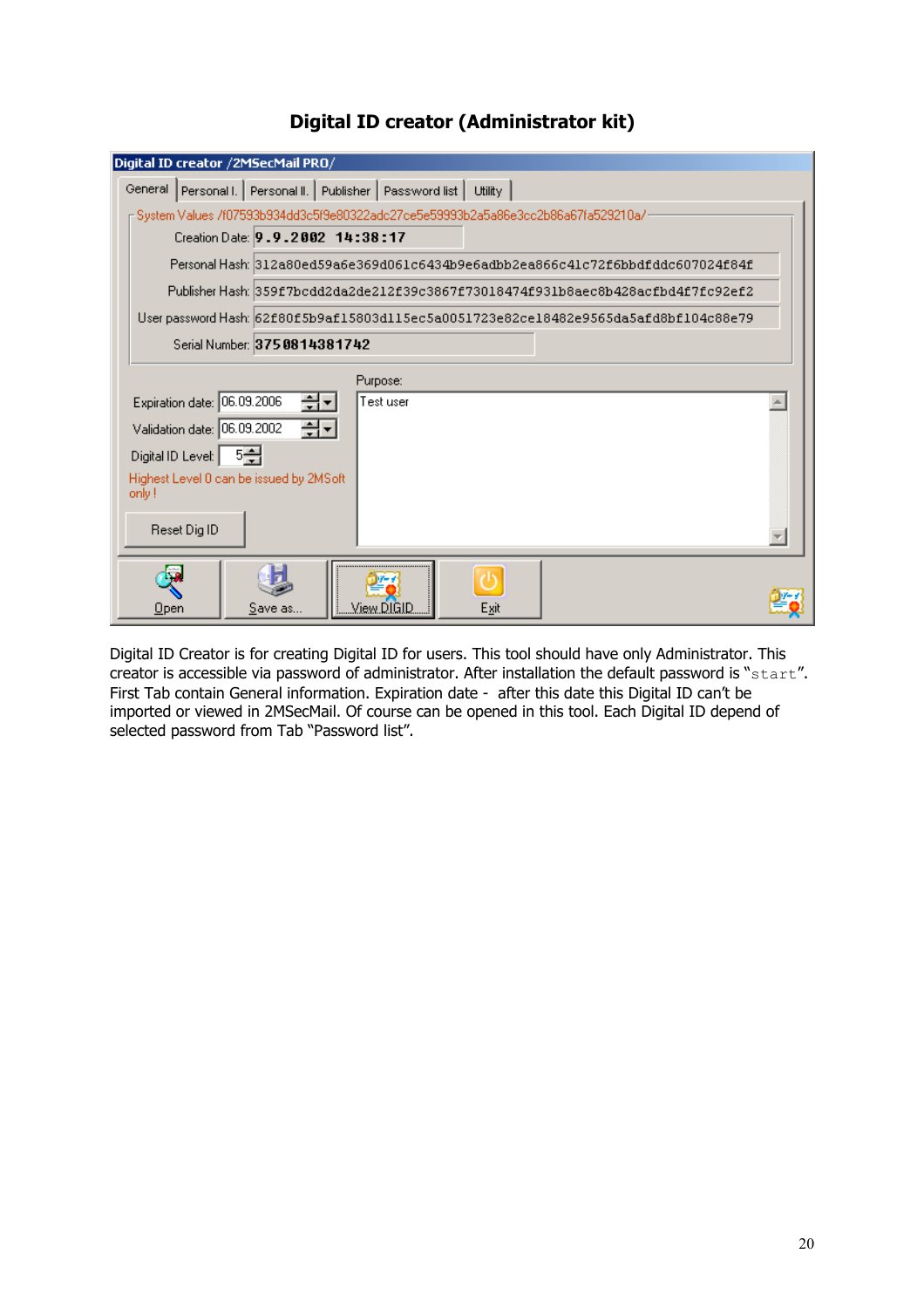| Digital ID creator /2MSecMail PRO/                                 | General Personal I. Personal II. Publisher Password list                                                                |            | Utility   |             |                                                                                                                                  |                                                                                                                                  |                                                            |
|--------------------------------------------------------------------|-------------------------------------------------------------------------------------------------------------------------|------------|-----------|-------------|----------------------------------------------------------------------------------------------------------------------------------|----------------------------------------------------------------------------------------------------------------------------------|------------------------------------------------------------|
| First Name: John<br>Last Name: Doe<br>Position / Dept.: IT Manager | Personal ID: 123456-8757<br>Company: Data Security Ltd.<br>Street: Fulton Street 1245<br>City: London 4<br>Post: 142 11 |            |           | Birth Date: | st<br>DO<br>26<br>27<br>28<br>2<br>3<br>9<br>10<br>11<br>16<br>18<br>17<br>23<br>25<br>24<br>30<br>2<br><b>D</b> Today: 9.9.2002 | duben 1973<br>ět<br>Dá.<br>\$O<br>31<br>30<br>29<br>5<br>6<br>12<br>13<br>14<br>19<br>20<br>-21<br>26<br>27<br>28<br>3<br>4<br>5 | $\overline{\phantom{a}}$<br>ne<br>8<br>15<br>22<br>29<br>6 |
|                                                                    | Phone: 2145545<br>GSM: 062122545<br>e-mail:   idoe@datasecurity.net<br>WEB: http://www.datasecurity.net                 |            | 002120000 |             |                                                                                                                                  |                                                                                                                                  |                                                            |
| <u>Open</u>                                                        | Save as                                                                                                                 | View DIGID | Exit      |             |                                                                                                                                  |                                                                                                                                  |                                                            |

Here administrator can fill out all Personal information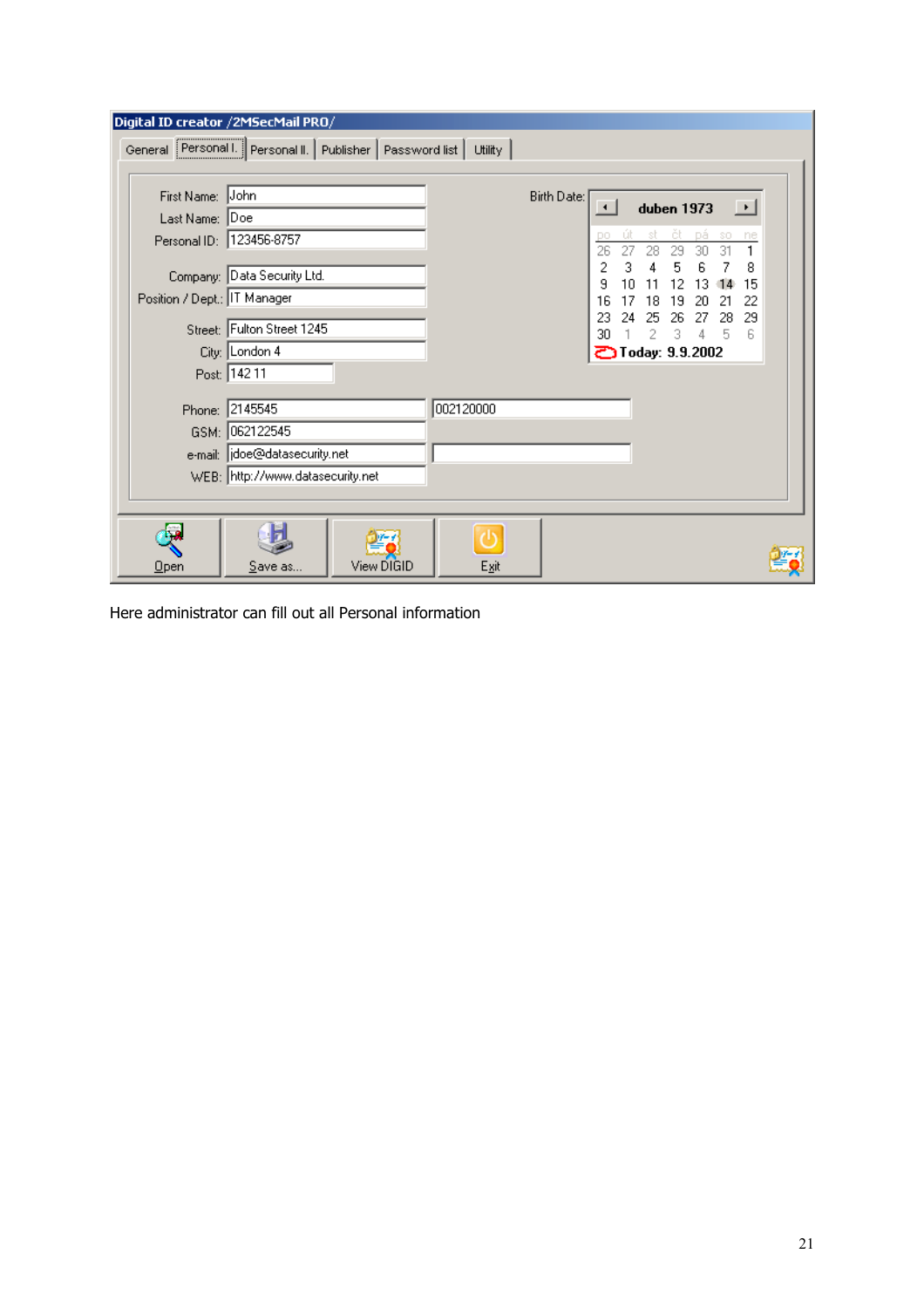| Digital ID creator /2MSecMail PRO/         |         |               |                        |  |
|--------------------------------------------|---------|---------------|------------------------|--|
| General Personal I. Personal II. Publisher |         | Password list | Utility                |  |
| Photo<br>Max. 32kB file                    | Browse  | Delete        | Notes-                 |  |
| Qpen                                       | Save as | View DIGID    | $E_{\underline{x}}$ it |  |

In this section can be assigned Photo from JPG,GIF or BMP file which doesn't exceed 32kB. Delete means deletion from Digital ID - not from disk !

| Digital ID creator /2MSecMail PRO/ |                                            |                                                          |                      |                                |  |
|------------------------------------|--------------------------------------------|----------------------------------------------------------|----------------------|--------------------------------|--|
|                                    |                                            | General Personal I. Personal II. Publisher Password list | Utility              |                                |  |
| Publisher ID:                      |                                            |                                                          |                      |                                |  |
|                                    |                                            |                                                          | First Name: Marcel   |                                |  |
|                                    |                                            | $\ldots$                                                 | Last Name: Speta     |                                |  |
|                                    | Can be Issued by 2MSoft only               |                                                          |                      | Company: 2MSoft                |  |
|                                    |                                            |                                                          | Identification:      |                                |  |
|                                    |                                            |                                                          | Position / Dept.: IS |                                |  |
|                                    |                                            |                                                          |                      |                                |  |
|                                    | Additional infor                           |                                                          |                      | Street: Horymírova 45          |  |
|                                    | The software company. Author of 2MSecMail. |                                                          |                      | City: Beroun 4                 |  |
|                                    |                                            |                                                          |                      | Post: 266 01                   |  |
|                                    |                                            |                                                          | Phone:               |                                |  |
|                                    |                                            |                                                          | GSM:                 |                                |  |
|                                    |                                            |                                                          |                      | e-mail: 2msoft@seznam.cz       |  |
|                                    |                                            |                                                          |                      | WEB: http://www.sweb.cz/2msoft |  |
|                                    |                                            |                                                          |                      |                                |  |
|                                    |                                            |                                                          |                      |                                |  |
|                                    |                                            |                                                          |                      |                                |  |
| $Q$ pen                            | Save as                                    | View DIGID                                               | Exit                 |                                |  |

All information about Publisher. Publisher ID can be obtained from 2MSoft only. More details see page  $10 - 11.$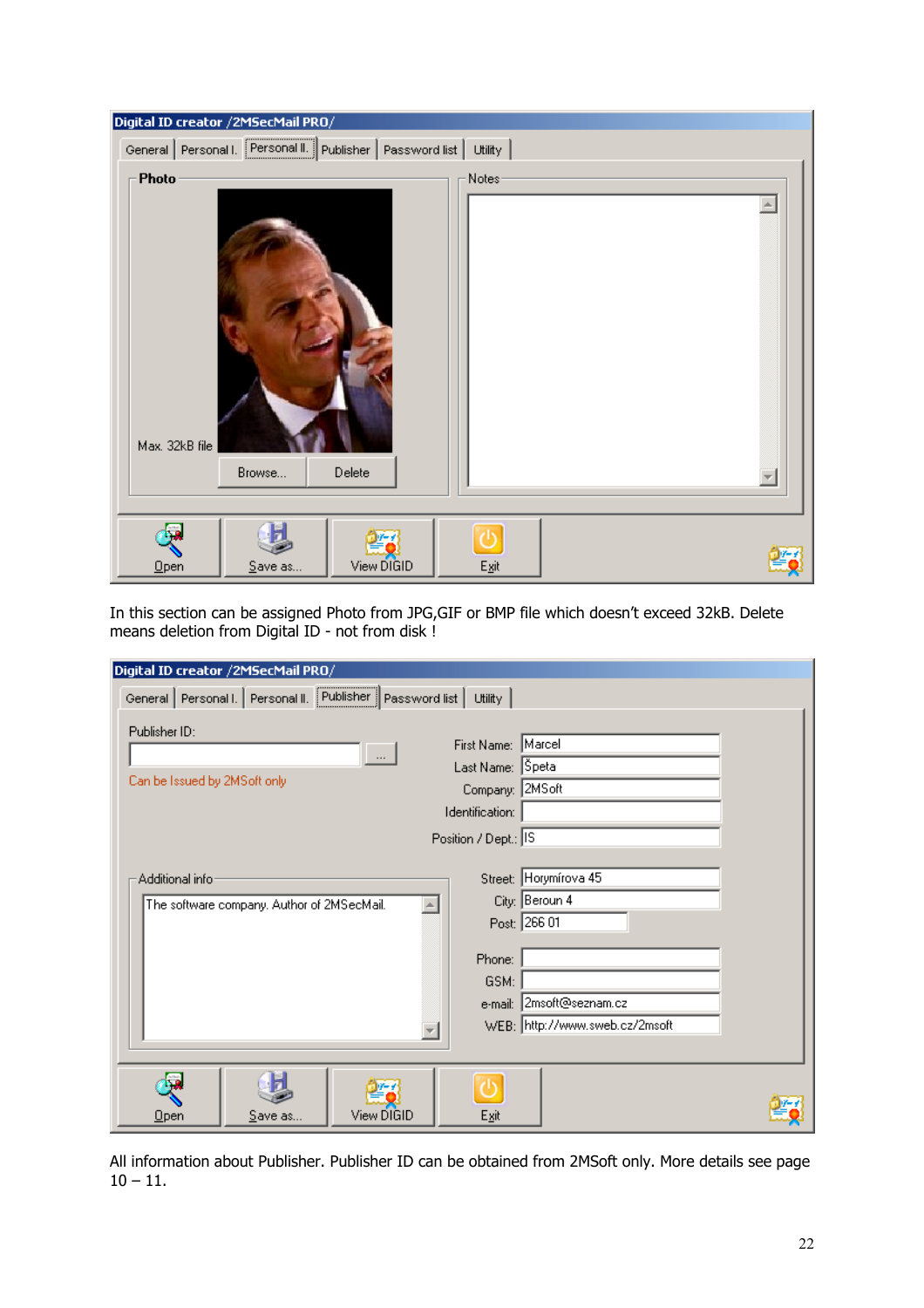|        | Digital ID creator /2M5ecMail PRO/                       |          |             |        |                        |                         |  |
|--------|----------------------------------------------------------|----------|-------------|--------|------------------------|-------------------------|--|
|        | General Personal I. Personal II. Publisher Password list |          |             |        | <b>Utility</b>         |                         |  |
|        |                                                          |          |             |        |                        |                         |  |
|        | Password                                                 |          | Description |        |                        |                         |  |
|        | MojeHeslo                                                |          |             |        |                        |                         |  |
|        | OurPassword                                              |          |             |        |                        |                         |  |
| $\ast$ |                                                          |          |             |        |                        |                         |  |
|        |                                                          |          |             |        |                        |                         |  |
|        |                                                          |          |             |        |                        |                         |  |
|        |                                                          |          |             |        |                        |                         |  |
|        |                                                          |          |             |        |                        |                         |  |
|        |                                                          |          |             |        |                        |                         |  |
|        |                                                          |          |             |        |                        |                         |  |
|        |                                                          |          |             |        |                        |                         |  |
|        |                                                          |          |             |        |                        |                         |  |
|        |                                                          |          |             |        |                        |                         |  |
|        |                                                          |          |             |        |                        |                         |  |
|        | Add New                                                  | $Update$ |             | Delete |                        |                         |  |
|        |                                                          |          |             |        |                        |                         |  |
|        | II   Password list                                       |          |             |        |                        | $\overline{\mathbf{H}}$ |  |
|        |                                                          |          |             |        |                        |                         |  |
|        |                                                          |          |             |        | (l)                    |                         |  |
|        | Qpen                                                     | Save as  | View DIGID  |        | $E_{\underline{x}}$ it |                         |  |

Digital ID will be encrypted by defined password from password database. User must know the Password otherwise can't assign Digital ID to his/her message.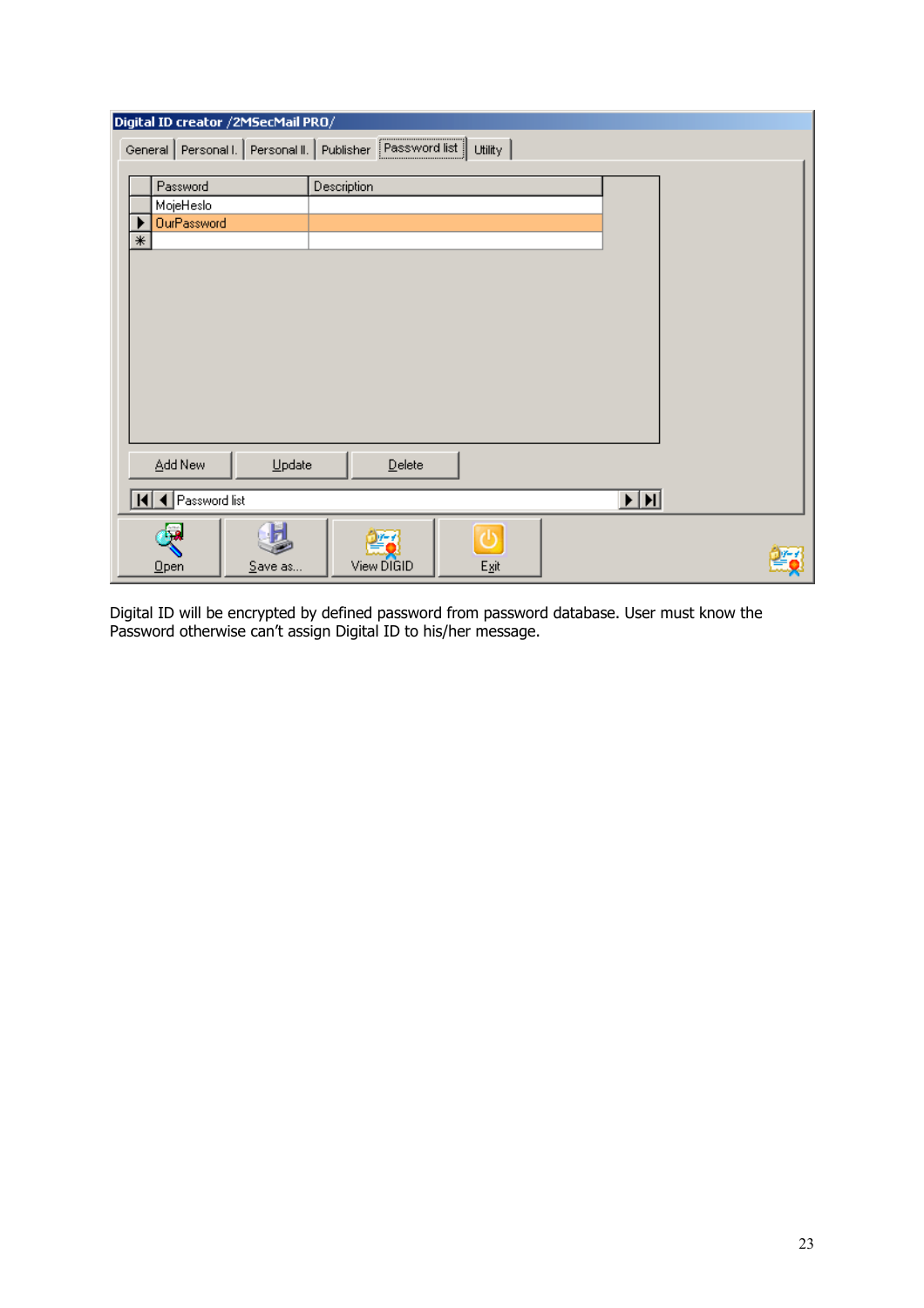| Digital ID creator /2M5ecMail PRO/                                      |  |  |  |
|-------------------------------------------------------------------------|--|--|--|
| General Personal I. Personal II. Publisher Password list Utility        |  |  |  |
| Change password (displayed password doesn't corespond to real one !!!)- |  |  |  |
| start                                                                   |  |  |  |
| Save and Exit                                                           |  |  |  |
| Password Generator:                                                     |  |  |  |
|                                                                         |  |  |  |
| Generate Password<br>II. Generate Password                              |  |  |  |
|                                                                         |  |  |  |
|                                                                         |  |  |  |
|                                                                         |  |  |  |
|                                                                         |  |  |  |
| ъ                                                                       |  |  |  |
| View DIGID<br>Egit<br>Save as<br>Qpen                                   |  |  |  |

In the **Utility** folder user can change the application password. When saved then application must restart.

Password Generator is tool for randomly selection from vocabulary of English words. Button "II. Generate…" generate password on base of vocabulary and special algorithm. This password can be transferred via Microsoft Windows Clipboard to Password list or any another application.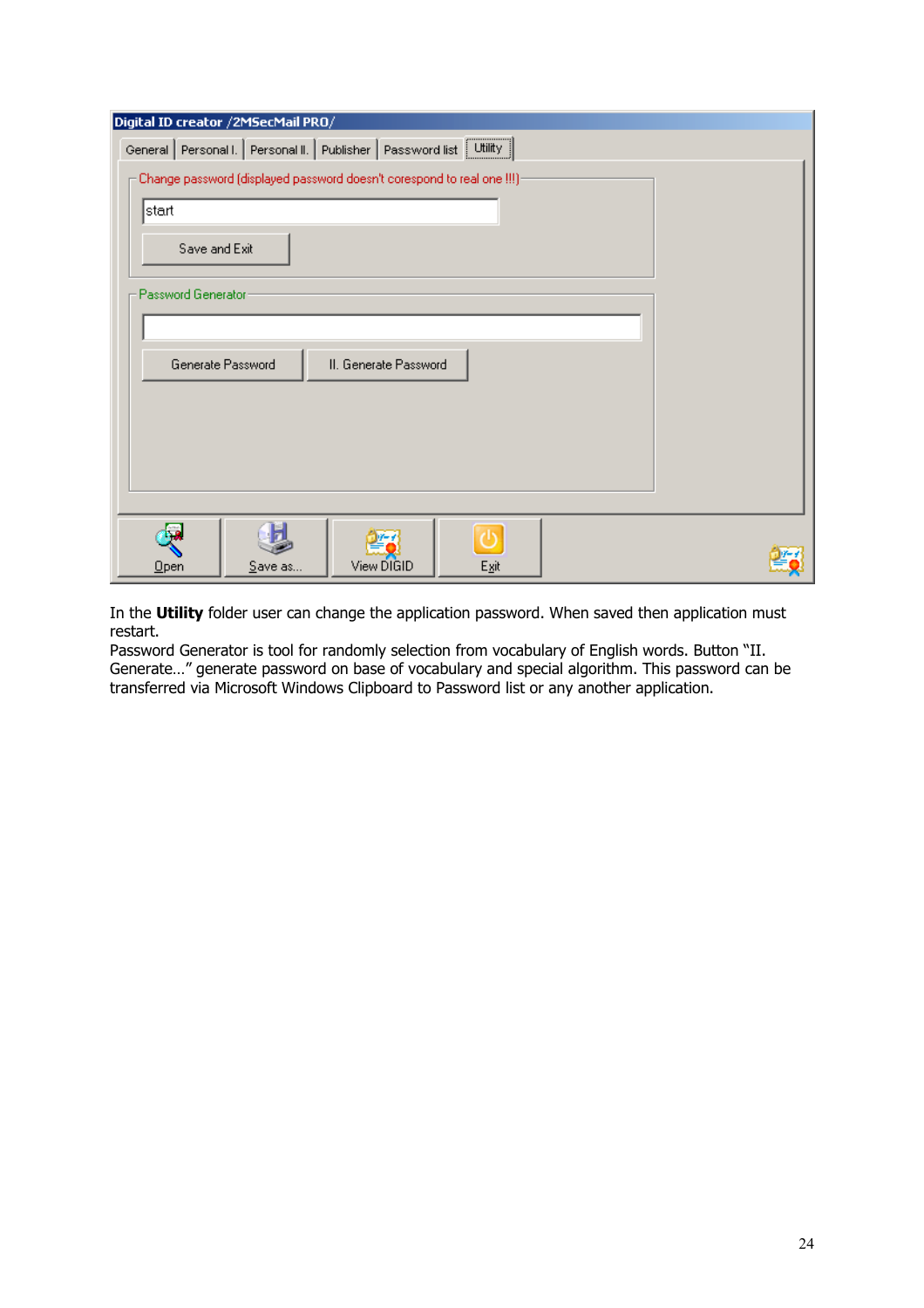| 2MSecMail GROUP CREATOR                                                                                                                            |                                                                                                                                                                                                                                                                                                                                                                                                                                                                        |
|----------------------------------------------------------------------------------------------------------------------------------------------------|------------------------------------------------------------------------------------------------------------------------------------------------------------------------------------------------------------------------------------------------------------------------------------------------------------------------------------------------------------------------------------------------------------------------------------------------------------------------|
| Group List<br>Expiration date<br><b>Description</b><br> D <br>28.7.2004<br>2MSoft - internal<br>1.1.9999<br>2 Future Games - test<br>3<br>1.1.9999 | <b>Group definition</b><br>2MS oft - internal communication<br>Group description:<br>28.7.2004<br>Expiration date:<br>$\text{c}}$ cervenec 2004<br>$\left  \cdot \right $<br>Fixed Password  <br>st čt pá so ne<br>po út<br>з<br>2<br>29<br>30<br>8<br>1011<br>5<br>9<br>ĥ<br>12<br>29<br>-15<br>-16<br>17 18<br>13.<br>14<br>19<br>22 23<br>-21<br>24 25<br>-20<br>26<br>-29<br>-31<br>27<br>-28<br>-30<br>5.<br>-6.<br>3<br>-7<br>-8<br>4<br><b>ごToday: 7.8.2002</b> |
|                                                                                                                                                    | Key: Mission Impossible                                                                                                                                                                                                                                                                                                                                                                                                                                                |
| $\blacktriangleright$ $\mid$ $\blacktriangleright$ $\mid$<br>$\triangleleft$ Groups                                                                | 术<br>Exit<br>Export the Group file<br><b>New</b><br>Delta<br>Update                                                                                                                                                                                                                                                                                                                                                                                                    |

# **Group Manager (Administrator kit)**

This tool creates Group definition. In calendar Admin can select Expiration date, choose if Group is using fixed password and must define the Key. Key should be secret information. Fixed password make Group that members will not use their own password but generated one in this Group. All members of this Group can free communicate to each other without typing password.